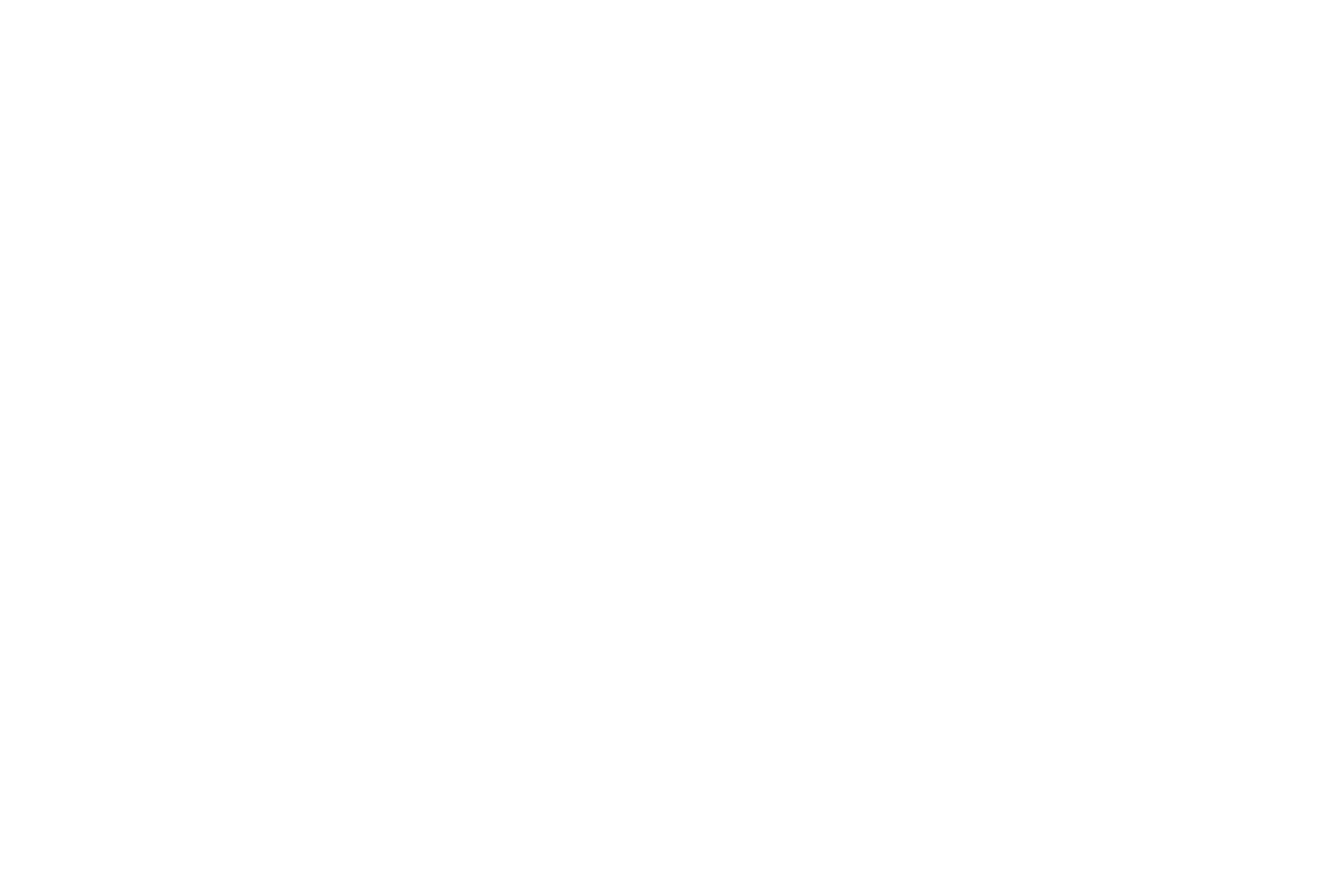### **CONTENTS**

| <b>IMPORTANT NOTICE</b>                                                                                                                                     | 5                          |
|-------------------------------------------------------------------------------------------------------------------------------------------------------------|----------------------------|
| <b>NEW VEHICLE INFORMATION</b>                                                                                                                              | 7                          |
| <b>FCAA MANUFACTURER'S WARRANTY</b>                                                                                                                         | 10                         |
| <b>FCAA MANUFACTURER'S WARRANTY TERMS AND CONDITIONS</b>                                                                                                    | 11                         |
| <b>1. EXTENT OF FCAA MANUFACTURER'S WARRANTY</b>                                                                                                            | 11                         |
| 2. NEW VEHICLE WARRANTY<br>2.1. NEW VEHICLE WARRANTY PERIOD<br>2.2. NATURE AND AMBIT OF WARRANTY<br>2.3. COMMERCIAL USE                                     | 11<br>11<br>12<br>12       |
| 3. 8-YEAR ANTI-PERFORATION WARRANTY<br>3.1. WARRANTY PERIOD<br>3.2. NATURE AND AMBIT OF WARRANTY<br>3.3. YOUR RESPONSIBILITIES<br>3.4. FOR YOUR BENEFIT     | 12<br>12<br>13<br>13<br>13 |
| <b>4. PROCEDURE FOR FCAA MANUFACTURER'S WARRANTY CLAIM</b><br>4.1 FCAA MANUFACTURER'S WARRANTY CLAIM<br><b>4.2 STEPS TO TAKE</b><br>4.3 CONTACT INFORMATION | 14<br>14<br>14<br>15       |
| 5. WHAT THE FCAA MANUFACTURER'S WARRANTY DOES NOT COVER                                                                                                     | 15                         |
| <b>6. WHAT THE FCAA MANUFACTURER'S WARRANTY SHALL NOT</b><br><b>FNTITLE THE OWNER TO RECEIVE</b>                                                            | 16                         |
| 7. VEHICLE CARE AND MAINTENANCE                                                                                                                             | 16                         |
| <b>8. USE OF GENUINE SPARE PARTS</b>                                                                                                                        | 16                         |
| <b>9. SCHEDULED MAINTENANCE</b>                                                                                                                             | 16                         |

| <b>10. IMPORTANT ADVICE</b>                                                        | 19 |
|------------------------------------------------------------------------------------|----|
| 10.1. WARNING LEGEND                                                               | 20 |
| 10.2. GENERAL VEHICLE MAINTENANCE CONSIDERATIONS                                   | 21 |
| 10.3 FNGINE OIL                                                                    | 21 |
|                                                                                    |    |
| 11. RECOMMENDATIONS FOR USE OF THE VEHICLE                                         | 21 |
| 11.1 STARTING THE ENGINE                                                           | 21 |
| 11.2 WARMING THE ENGINE                                                            | 21 |
| 11.3. SWITCHING OFF                                                                | 22 |
| 11.4 FUFL                                                                          | 22 |
| 11.5 FTHANOL                                                                       | 22 |
| 11.6. WHY USE PETRONAS LUBRICANTS IN THE ENGINE OF YOUR VEHICLE                    | 22 |
|                                                                                    |    |
| <b>12. ROADSIDE ASSISTANCE</b>                                                     | 23 |
|                                                                                    |    |
|                                                                                    |    |
| <b>MAINTENANCE SCHEDULE</b><br>ALFA ROMEO GIULIA 2.0L MULTIAIR TURBO PETROL ENGINE | 24 |
|                                                                                    |    |
| <b>MAINTENANCE SCHEDULE</b>                                                        |    |
|                                                                                    | 26 |
| ALFA ROMEO GIULIA 2.9L V6 BITURBO PETROL ENGINE                                    |    |
|                                                                                    |    |
| <b>SCHEDULED SERVICE LOG STAMPS</b>                                                | 29 |
| <b>CHANGE OF OWNERSHIP/ADDRESS FORMS</b>                                           | 33 |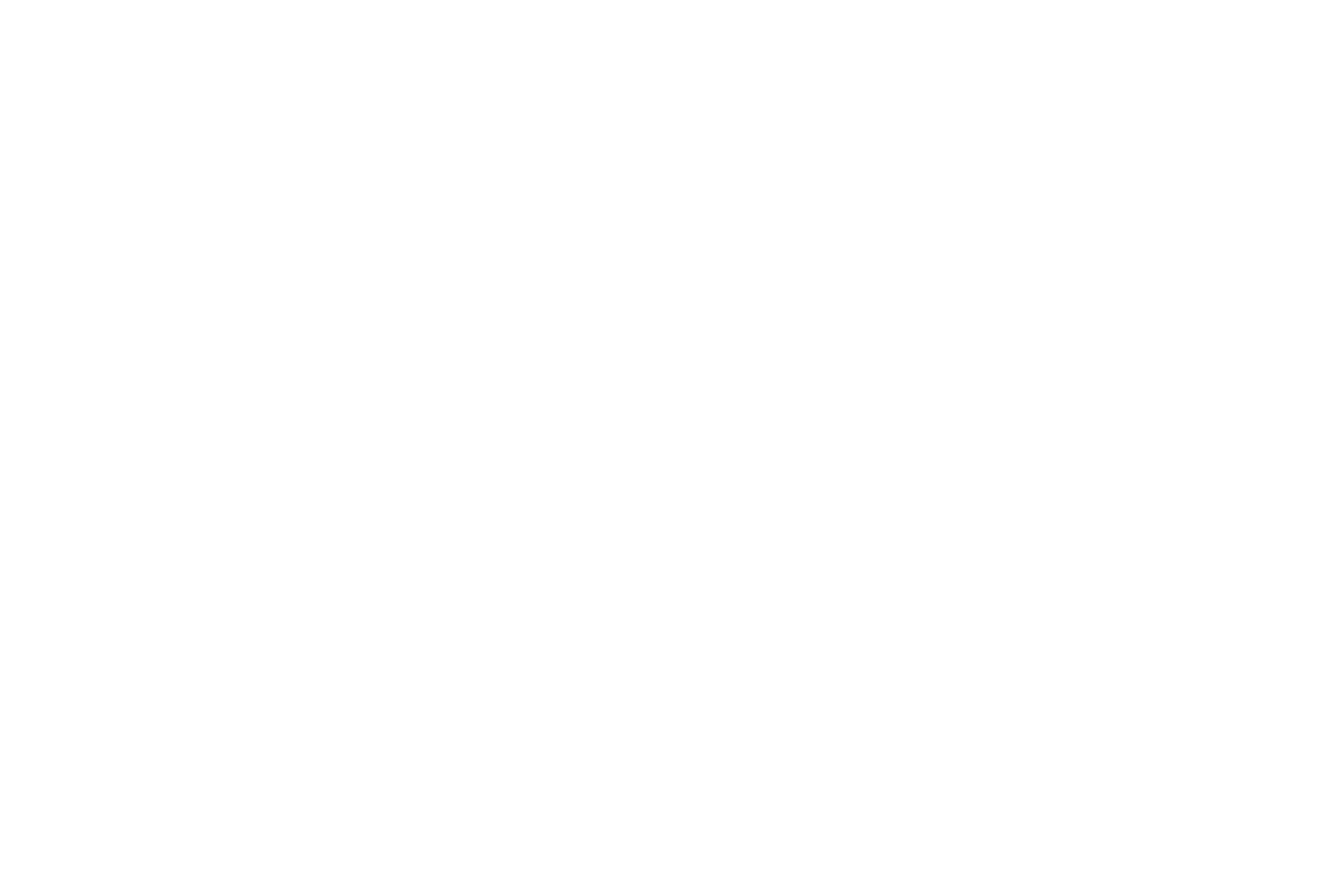## **IMPORTANT NOTICE**

The FCAA Manufacturer's Warranty set out below applies to all persons who purchase an Alfa Romeo Giulia passenger vehicle in Australia.

# **YOUR CONSUMER RIGHTS**

The benefits given to you in the FCAA Manufacturer's Warranty are in addition to, and do not detract from, any rights and remedies that you may have under Australian consumer protection laws. Our goods come with guarantees that cannot be excluded under the Australian Consumer Law. You are entitled to a replacement or refund for a major failure and compensation for any other reasonably foreseeable loss or damage. You are also entitled to have the goods repaired or replaced if the goods fail to be of acceptable quality and the failure does not amount to a major failure.

The FCAA Manufacturer's Warranty:

- is not intended to change or exclude any statutory consumer rights that cannot be lawfully changed or excluded;
- is independent of any warranty that may be provided by the seller, for which it carries sole responsibility; and
- does not affect your rights against the seller, including any mandatory statutory rights you may have against the seller under consumer laws.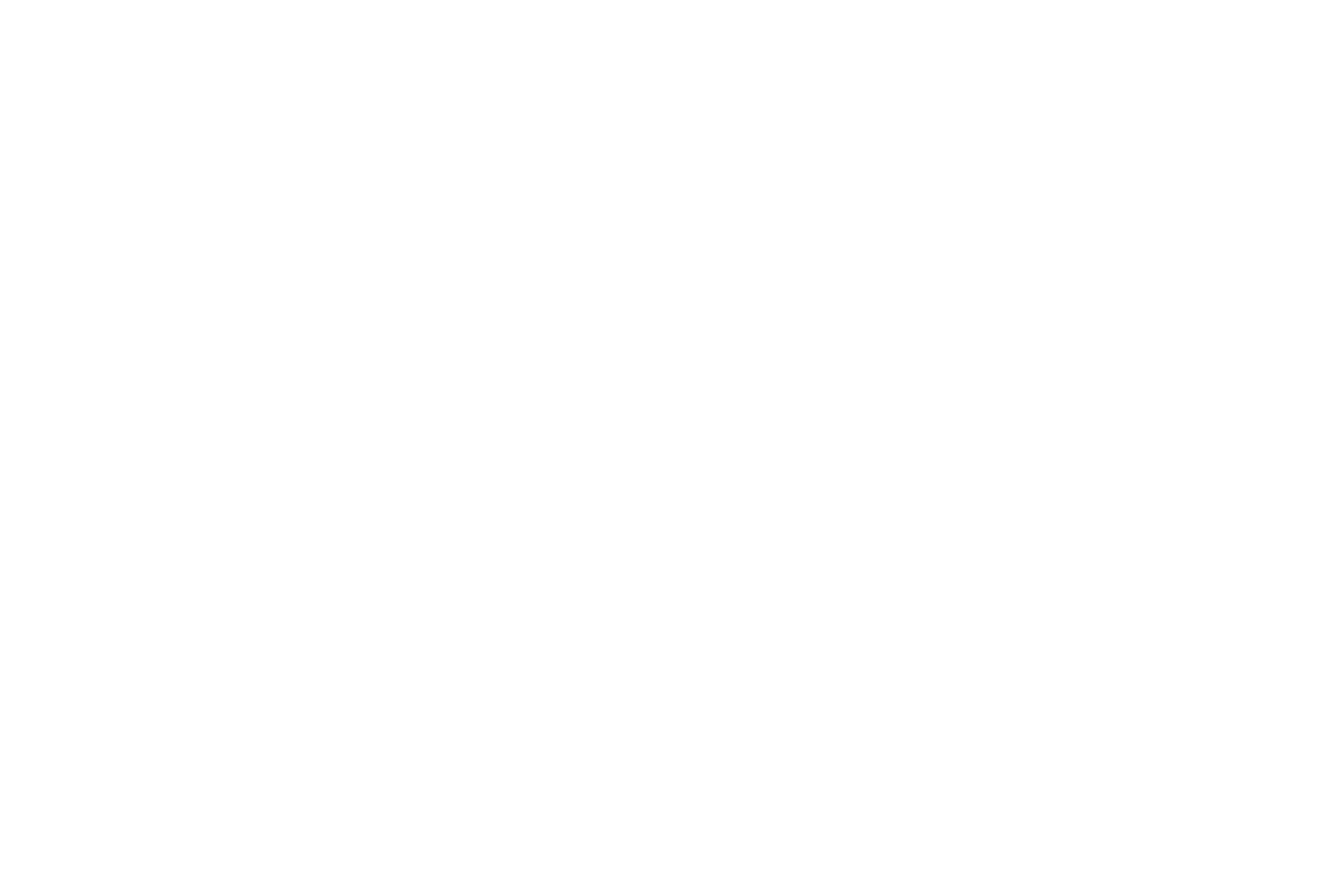Postcode:

| <b>VEHICLE DETAILS</b>                                                                                                                                               | <b>OWNER DETAILS</b>                     |
|----------------------------------------------------------------------------------------------------------------------------------------------------------------------|------------------------------------------|
| Model Name:                                                                                                                                                          | Name:                                    |
| Model Type:                                                                                                                                                          | Address:                                 |
| Vehicle Identification Number (VIN):                                                                                                                                 | Po<br>State:<br>Selling Dealer's Stamp   |
| <b>Registration Number:</b><br><b>Vehicle Delivery Date:</b>                                                                                                         |                                          |
| <b>IMPORTANT NOTICE</b><br>In the event that we need to contact you about your<br>vehicle, please notify us if there is any change to<br>name, address or ownership. |                                          |
| Please use the 'Change of Ownership/Address'<br>form located at the end of this handbook.                                                                            | Selling Dealer's Sales Manager Signature |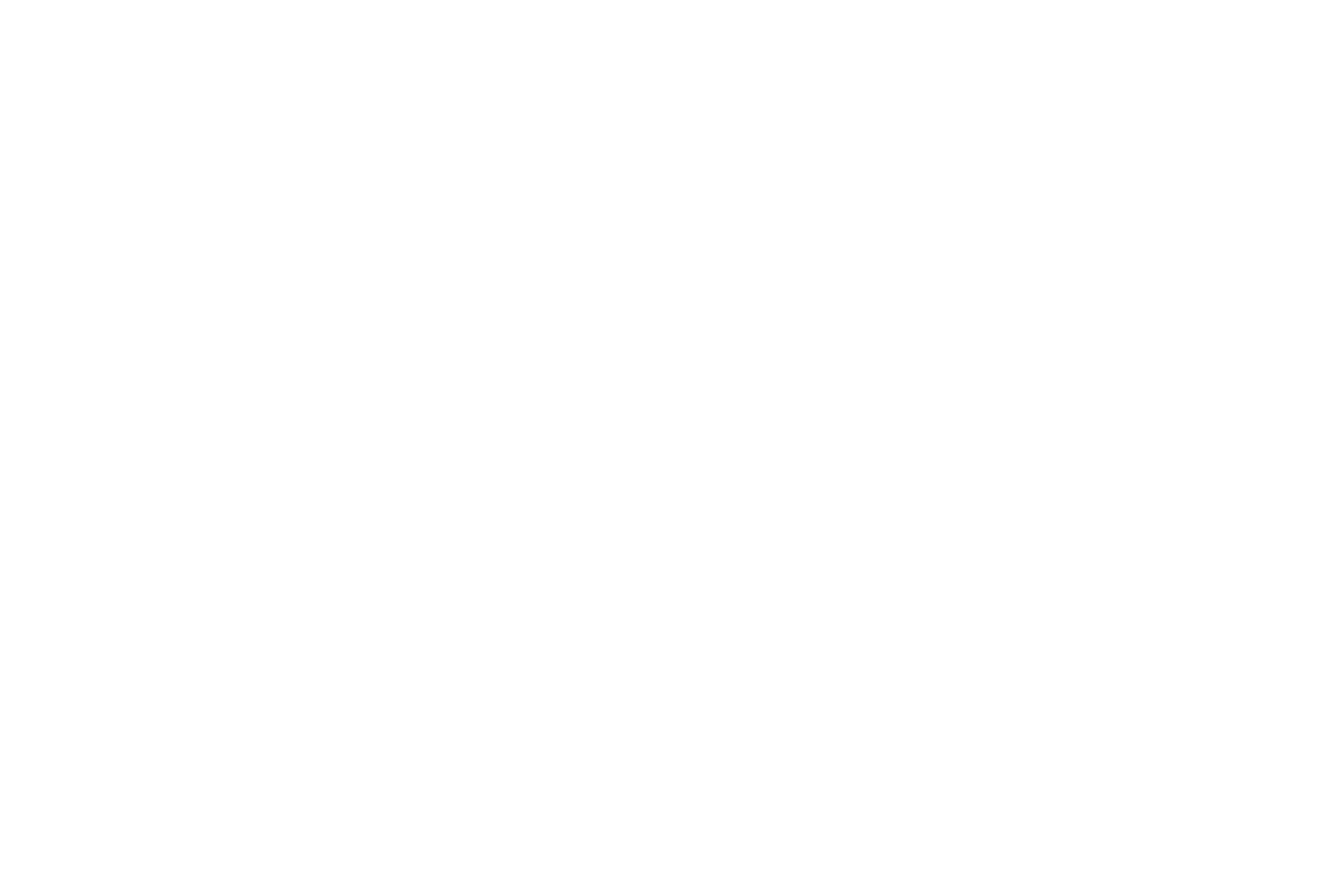#### *Dear Customer,*

*Congratulations for choosing an Alfa Romeo, one of the brands that has made its mark on world motoring history. Alfa Romeo has been building cars for more than 100 years, a record that few motor manufacturers can equal.*

*The vehicle you have just bought has been designed and built using state-of-the-art technology to ensure long-lasting high levels of quality and reliability.*

*This handbook tells you everything you need to know about the Alfa Romeo Giulia Passenger Vehicle Warranty and also gives you information about services offered exclusively to Alfa Romeo customers and tips on how to maintain your vehicle in its original condition.*

*Enjoy your new Alfa Romeo.*

#### **Fully Covered**

Your Alfa Romeo has the backing of a 5-Year, unlimited kilometres Vehicle Warranty, and an 8-Year Anti-Perforation Warranty (together the "FCAA Manufacturer's Warranty"). So apart from routine adjustments and servicing items made necessary by fair wear and tear, everything from the engine to the bodywork with the exception of specific exclusions referred to in this handbook is guaranteed as explained in the appropriate warranty section of this handbook. Please read this section carefully and note the obligations and exclusions.

#### **Thoroughly Checked**

An Alfa Romeo service starts even before you collect your new car. Every new Alfa Romeo goes through a Pre-Delivery Inspection covering an extensive range of checks, during and after road testing. So you can be confident that from Day 1, everything has been done to provide safe and reliable motoring.

#### **Things to be aware of**

- Vehicle operators should ensure that they are fully aware of the contents of the vehicle handbook and have familiarised themselves with the vehicle before driving.
- The information contained in the Owner's Manual is for general reference only. The routine maintenance schedule and FCAA Manufacturer's Warranty information contained in this handbook is created specifically for Australia and to the extent of any inconsistencies supersedes that laid out in the Operating Information/Owner's Manual. All material contained in this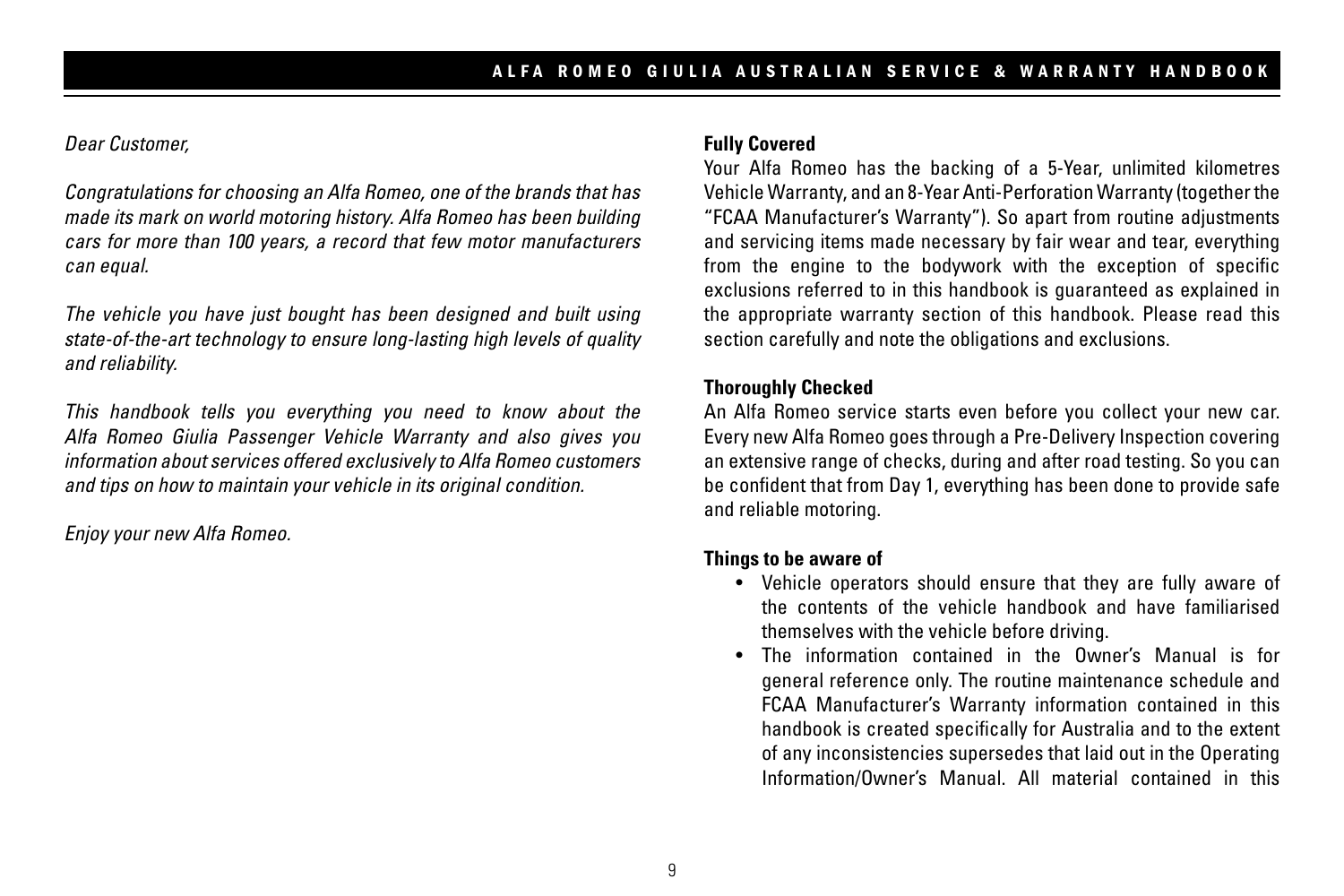publication is based on the latest information available at the time of publication approval. FCAA reserves the right without notice to publish revisions at any time. After you have read this manual, it should be stored in the vehicle for convenient reference and remain with the vehicle when sold.

#### **Use of Exchange Parts**

Please note goods presented for repair may be replaced by Mopar remanufactured goods of the same type rather than being repaired. Remanufactured parts may be used to repair the goods. In the interest of customer satisfaction, FCAA may offer an exchange service on some vehicle parts. This service is intended to reduce the amount of time your vehicle is not available for your use due to repairs. Parts used in exchange service may be new, remanufactured, reconditioned, or repaired, depending on the part involved.

All exchange parts that might be used meet FCAA's standards. Examples of the kinds of parts that might be serviced in this way are:

- Engine assemblies;
- Transmission assemblies;
- Instrument cluster assemblies:
- Radios, CD players and navigation units; or
- Control modules.

## **FCAA MANUFACTURER'S WARRANTY**

Alfa Romeo vehicles offer all customers the benefits of two forms of Warranty:

- 1. A New Vehicle Warranty which commences on the Date of Sale (as defined in section 2.1) and continues for a period of 5-Years regardless of kilometres travelled (excluding "Commercial Use" vehicles, which are limited to 200,000 kilometres - see page 12 for additional information) for manufacturing defects, with exception of items such as tyres, locally supplied batteries and radio/sound equipment, which are covered by warranties from their individual supplier.
- 2. An 8-Year Anti-Perforation Warranty against perforation of the bodywork by corrosion originating inside the bodywork itself.

Please read together the FCAA Manufacturer's Warranty and the FCAA Manufacturer's Warranty Term and Conditions in order that you are aware of your obligations to maintain the validity of this Warranty and exclusions to this policy.

This FCAA Manufacturer's Warranty is provided by FCA Australia Pty Ltd ABN 23 125 956 505 trading as FCA Australia of 437 Plummer Street Port Melbourne VIC 3207, telephone 1800 870 724, as the authorised importer/distributor of Alfa Romeo products in Australia (hereinafter called "FCAA").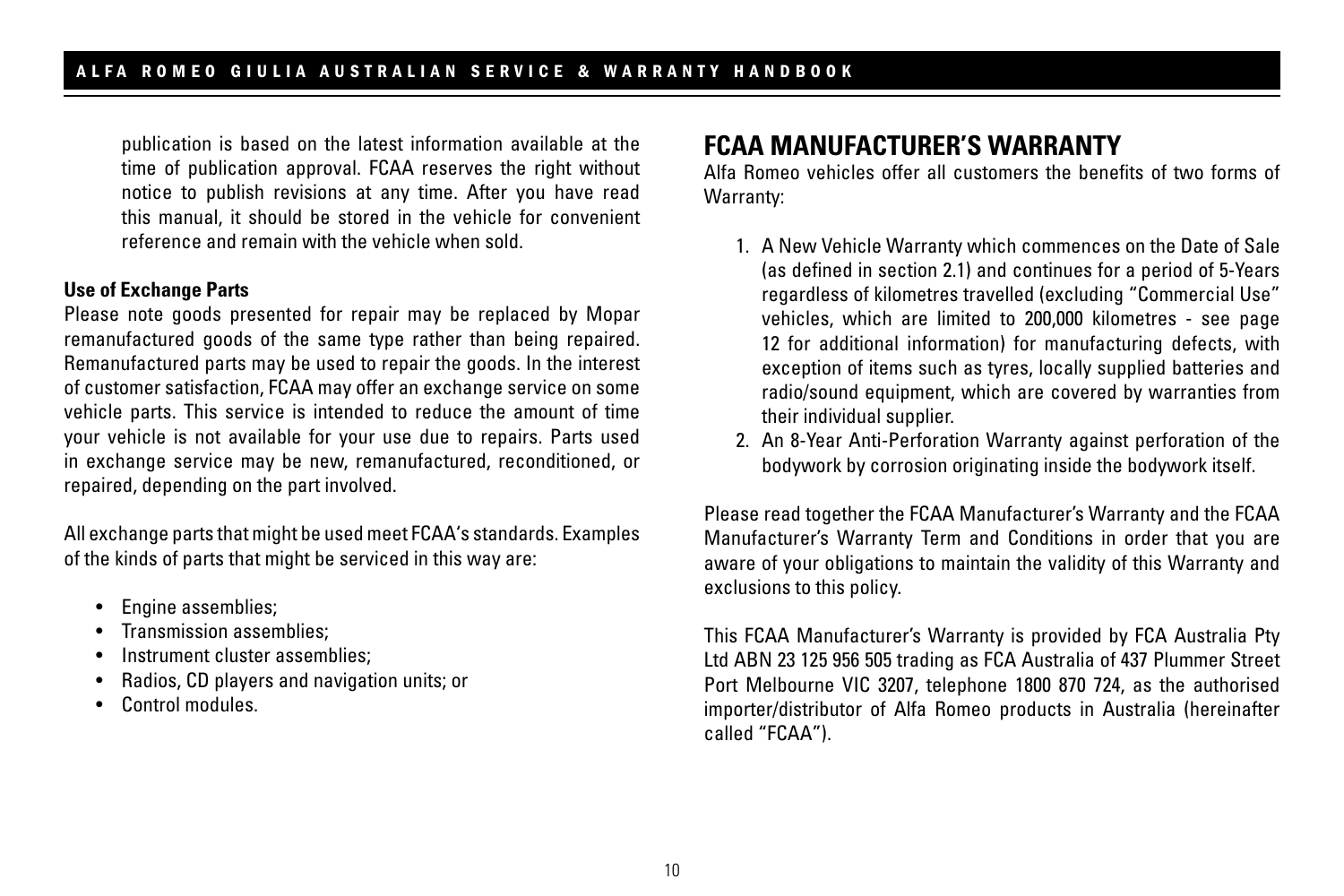Other Warranties and Conditions:

- a) The benefits conferred by this FCAA Manufacturer's Warranty are in addition to other rights and remedies of the consumer under non-excludable laws applicable to the product. All other conditions and warranties expressed or implied are hereby excluded.
- b) No other person or persons are authorised by FCAA to offer or give on its behalf any other or greater warranty than that given by FCAA under this FCAA Manufacturer's Warranty.
- c) Our goods come with guarantees that cannot be excluded under the Australian Consumer Law. You are entitled to a replacement or refund for a major failure and compensation for any other reasonably foreseeable loss or damage. You are also entitled to have the goods repaired or replaced if the goods fail to be of acceptable quality and the failure does not amount to a major failure.

## **FCAA MANUFACTURER'S WARRANTY TERMS AND CONDITIONS**

Please read these terms carefully and observe their conditions as they affect the commitments of the Manufacturer, Distributor and its Dealer Network.

FCAA as the authorised importer/distributor of Alfa Romeo products

in Australia, warrants new Alfa Romeo vehicles marketed in Australia and every major component thereof for the duration of the FCAA Manufacturer's Warranty subject and according to the following terms:

## **1. EXTENT OF FCAA MANUFACTURER'S WARRANTY**

The FCAA Manufacturer's Warranty extends to the original retail purchaser of the vehicle and to any person or company who derives title to the vehicle from any such person or company (hereinafter called the ''owner''), unless sold at auction or deemed to be a writeoff, in which case the FCAA Manufacturer's Warranty is voided. The FCAA Manufacturer's Warranty is comprised of the following: the "New Vehicle Warranty" and the "8 Year Anti-Perforation Warranty".

The FCAA Manufacturer's Warranty is only available to vehicles that are used under normal operating conditions.

### **2. NEW VEHICLE WARRANTY 2.1. NEW VEHICLE WARRANTY PERIOD**

The New Vehicle Warranty applies to new vehicles (demonstrators included) and continues for a period of 5-Years regardless of kilometres travelled (excluding "Commercial Use" vehicles, which are limited to 200,000 kilometres - see page 12 for additional information). But the following items are covered only for 12 months or for 20,000 kilometres travelled, whichever occurs first: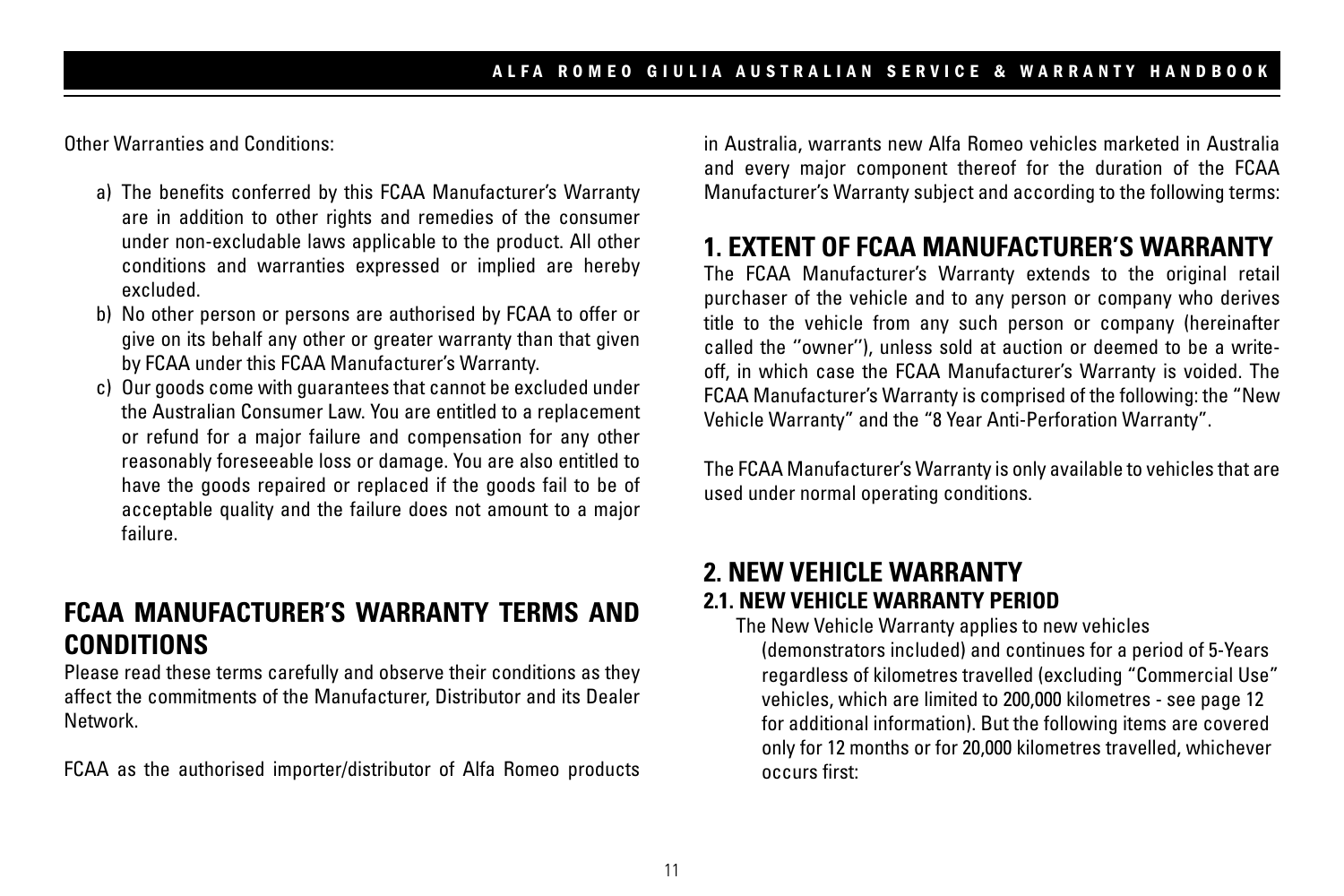- Brakes (disc rotors, pads, linings, and drums);
- Wiper blades;
- Clutch discs; and clutch plate;
- Adjustments;
- Tyre balancing and wheel alignment;
- All filters;
- All drive belts;
- All incandescent light bulbs:
- All fuses;
- Paint finish that does not relate to corrosion;
- Keyless entry transmitter or transmitter battery.

#### **The vehicle's main and auxiliary (where fitted) batteries are only covered for 24 months, regardless of kilometres.**

- a) The New Vehicle Warranty begins on the Date of Sale, meaning the earliest date of occurrence of any one of the following events:
	- i. The date the vehicle is reported as sold, or the first registration date of the vehicle (please note that the date of first registration of the vehicle may be earlier than the date of delivery to you). For example, if your vehicle was used as a dealer demonstrator, company car or has been purchased from a third party, the New Vehicle Warranty period may have commenced and/or expired prior to delivery. If you have any queries regarding the date of first registration, please contact your Authorised Alfa Romeo

Dealer; and

ii. The date of the original contract of sale or otherwise when title in the vehicle first passed to a third party not being an Authorised Alfa Romeo Dealer in FCAA's dealer network.

### **2.2. NATURE AND AMBIT OF WARRANTY**

If within the Warranty period, a manufacturing defect occurs in any part of the vehicle (other than the parts referred to in Clause 5(c) hereof) and any such part(s) shall be found to be defective in material or workmanship, then such part(s) shall be repaired or replaced, free of charge by an Authorised Alfa Romeo Dealer on behalf of FCAA. A part fitted under the New Vehicle Warranty shall itself be covered under the same until the date of expiration of the New Vehicle Warranty.

#### **2.3. COMMERCIAL USE**

If your vehicle is used for Commercial Use the Warranty period commences on the Date of Sale (as defined in section 2.1) and continues for a period of 5-years or until the vehicle has travelled 200,000 kilometres, whichever occurs first.

*"Commercial Use" means using the vehicle for public transport or commercial purposes such as delivery, rental, taxi or other hire, rideshare or charter vehicle (including on a part-time or casual basis).*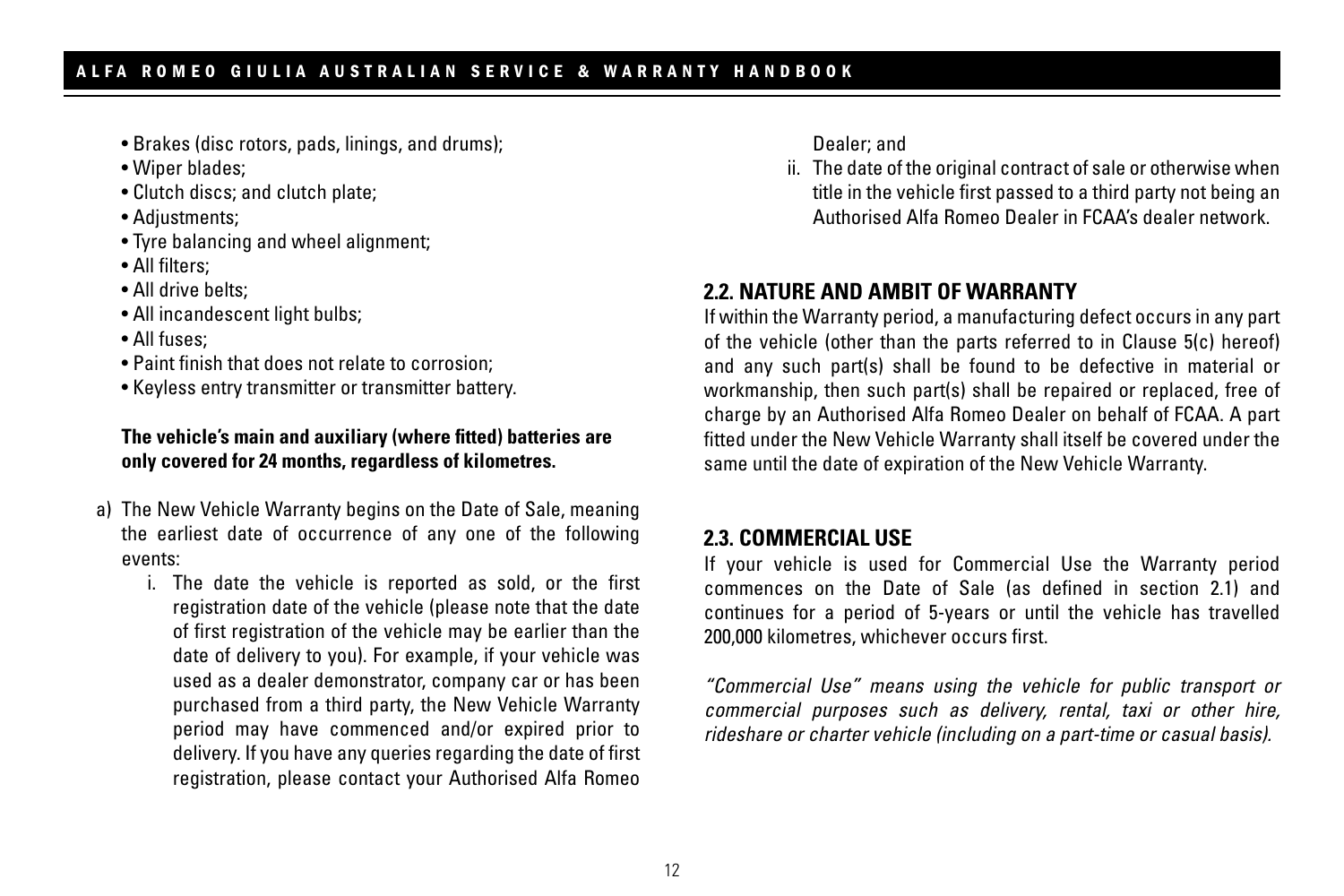### **3. 8-YEAR ANTI-PERFORATION WARRANTY 3.1. WARRANTY PERIOD**

The body of your vehicle is treated using special processes that are designed to protect against corrosion. The vehicle is guaranteed against corrosion for a period of 8 years from the start of the New Vehicle Warranty Period. In accordance with the 8-Year Anti-Perforation Warranty, any parts of the body where perforating corrosion appears within a period of 8 years from the start of the New Vehicle Warranty Period will be repaired or replaced, free of charge.

#### **3.2. NATURE AND AMBIT OF WARRANTY**

The 8-Year Anti-Perforation Warranty covers rust which has perforated the metal and has originated from inside a cavity panel, from beneath the paint colour coat, or section of the bodywork ie: from a surface which has not been finished with a top coat.

The 8-Year Anti-Perforation Warranty is not valid under the following circumstances:

- a) If the corrosion is caused from accidental damage to the paint surface eg. scratch, graze, abrasion, road accident, chemical reaction, bird lime, tree sap, salt, water etc.
- b) If the customer does not have the vehicle repaired for damage caused by foreign matter or poor maintenance of the body.
- c) If the affected areas have not been repaired by any licenced Body Repairer in the shortest possible time as per the manufacturer's

recommended procedure using genuine replacement parts and approved products.

- d) If the customer does not adhere to the inspections at the intervals recommended by the manufacturer or rectify all listed damages found at such inspections and which are not attributable to the production process.
- e) If the customer does not immediately bring to the attention of an Authorised Alfa Romeo Dealer, any corrosion which is of a warrantable nature as soon as it is apparent.

#### **3.3. YOUR RESPONSIBILITIES**

To keep the 8-Year Anti Perforation Warranty valid, the customer must present the vehicle for no less than two mandatory inspections of the bodywork, to be conducted in the 3rd and 5th year from the beginning of the New Vehicle Warranty period, (as defined on page 11, Clause 2.1).

The inspection should be carried out by an Authorised Alfa Romeo Dealer, who will complete and validate the appropriate record entry on page 28. The work is performed free of charge only when carried out by an Authorised Alfa Romeo Dealer as part of a routine service.

#### **3.4. FOR YOUR BENEFIT**

If your vehicle is operated under, or subject to harsh conditions, whilst not a mandatory requirement, it is advisable to request your dealer to perform an underbody inspection at 12 monthly intervals during the life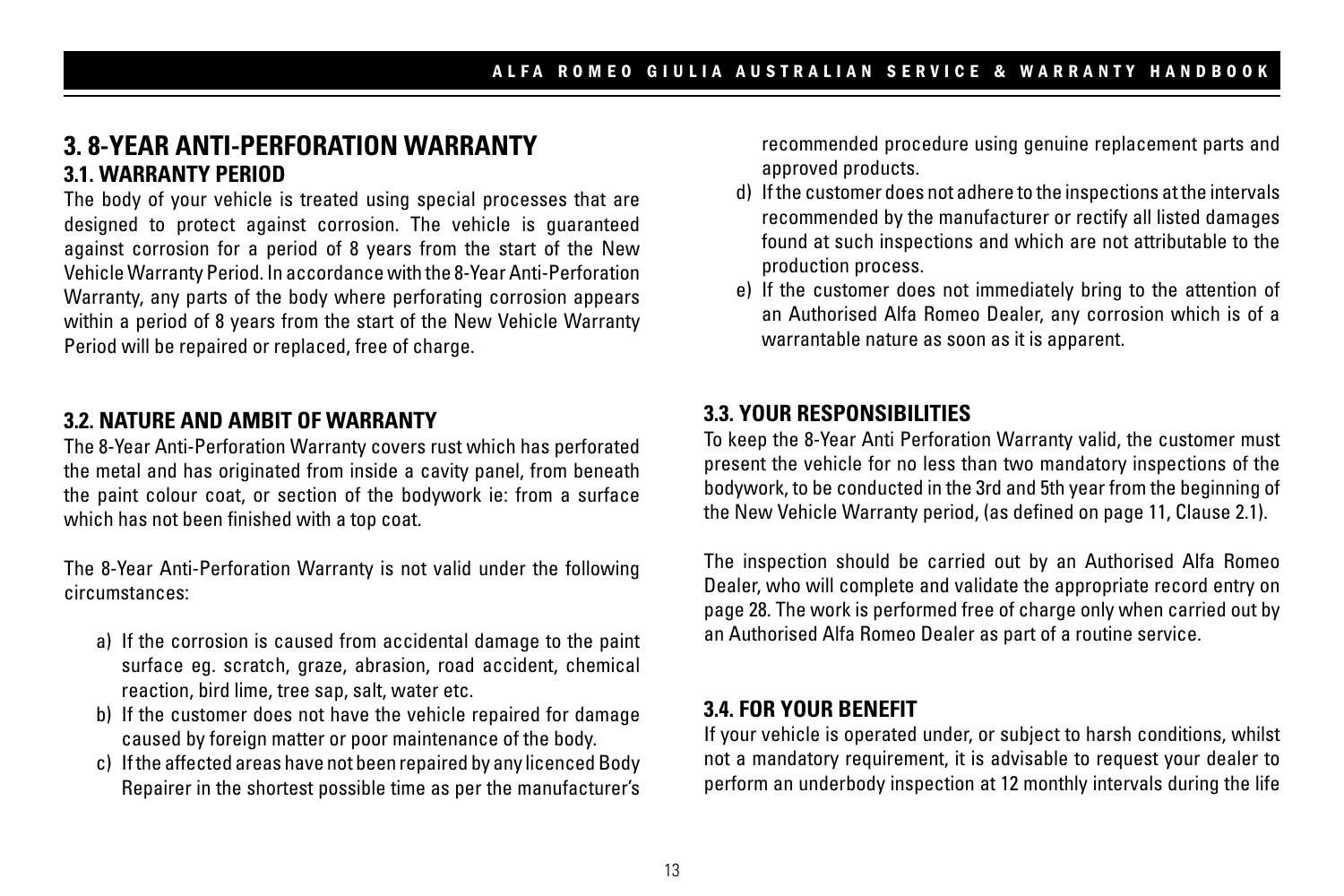of the 8-Year Anti-Perforation Warranty.

### **4. PROCEDURE FOR FCAA MANUFACTURER'S**  WARRANTY CLAIM **4.1 FCAA MANUFACTURER'S WARRANTY CLAIM**

To claim on the FCAA Manufacturer's Warranty, the vehicle and this Service and Warranty Handbook must be delivered by the owner at their expense to an Authorised Alfa Romeo Dealer or Authorised Alfa Romeo Service Dealer, and delivery of the vehicle after completion of the repair shall be taken by the owner at their expense. Please visit our web-site at www.alfaromeo.com.au for the address details of your nearest Authorised Alfa Romeo Dealer.

#### **4.2 STEPS TO TAKE**

#### **A. In General**

FCAA Manufacturer's Warranty problems can be resolved by your Authorised Alfa Romeo Dealer's sales and service departments. That is why you should always talk to your Authorised Alfa Romeo Dealer's service manager or sales manager first. But if you are not satisfied with your Authorised Alfa Romeo Dealer's response to your problem, FCAA recommends that you do the following:

• STEP 1: Discuss your problem with the owner or general manager of the Authorised Alfa Romeo Dealer

• STEP 2: If your Authorised Alfa Romeo Dealer still cannot resolve the problem, contact the FCAA Customer Care Centre. You will find the relevant contact numbers in Section 4.3

#### **B. What FCAA Will Do**

Once you have followed the two steps described in Section 4.2A, a FCAA representative will review your situation. If it is something that FCAA can help you with, FCAA will provide your Authorised Alfa Romeo Dealer with all the information and assistance necessary to resolve the problem. Even if FCAA cannot help you, FCAA will acknowledge your contact and explain FCAA's position.

#### **C. Information to Provide**

You will need to provide the following information at the time of making the claim:

- Your name, address and telephone number;
- The VIN of your vehicle;
- Evidence, including receipts, of all work, including scheduled maintenance and service work, performed on your Alfa Romeo vehicle by persons other than an Authorised Alfa Romeo Dealer;
- The nature of your claim, and all material details related to your claim, including details of any reasonable costs and expenses incurred by you in making the claim.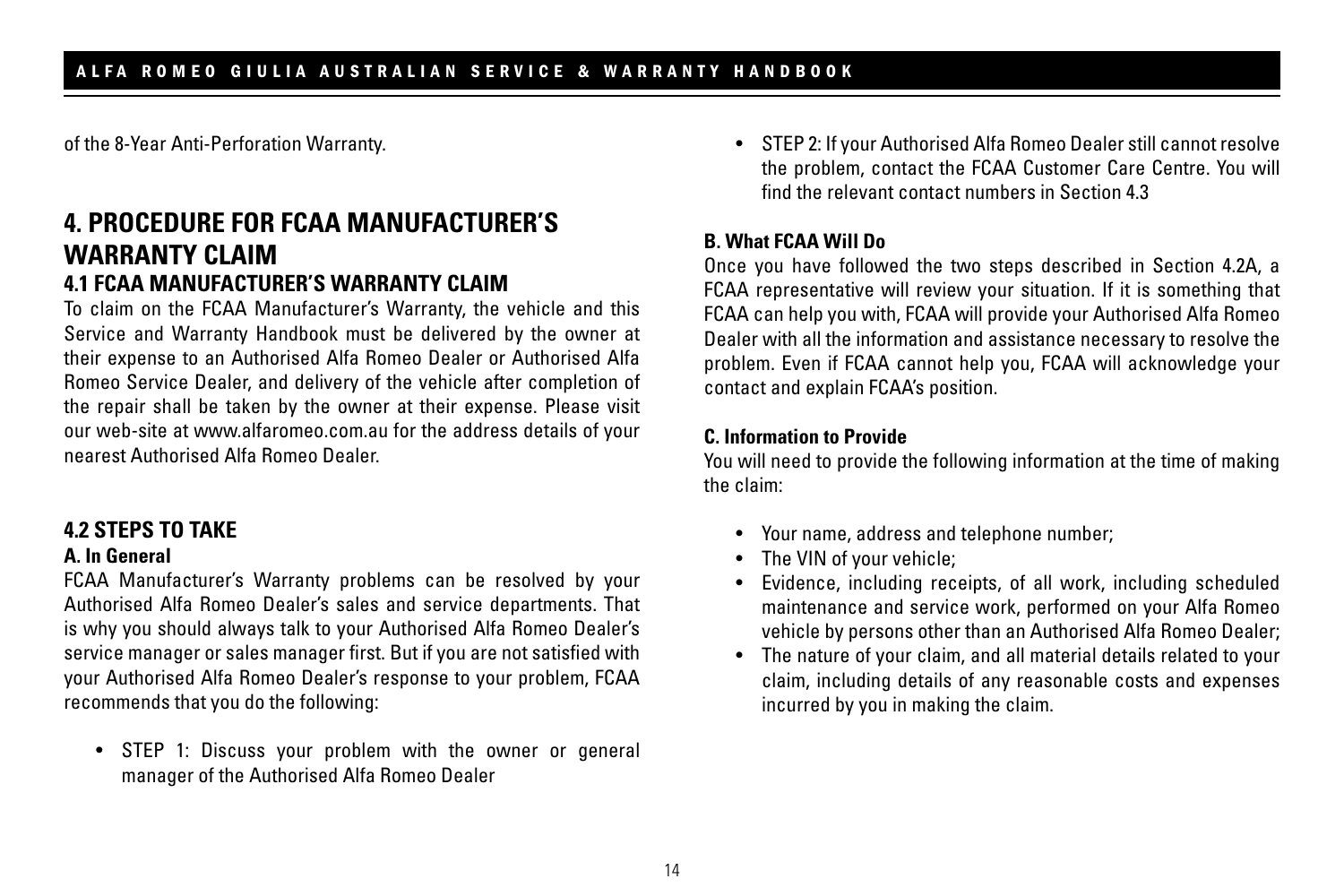### **4.3 CONTACT INFORMATION**

Whenever you need help, you can call the FCAA Customer Care Centre on 1800 870 724 where our trained staff can assist.

## **5. WHAT THE FCAA MANUFACTURER'S WARRANTY DOES NOT COVER**

- a) Any vehicle which has been subject to insufficient maintenance, overloading, careless handling or accident, which has not been periodically inspected and serviced as per specifications provided in the Owner's Manual.
- b) Any defect due to repair or service executed to the vehicle at a Service Workshop other than of the Authorised Alfa Romeo Dealer Network.
- c) Any defect due to the use of a part or parts, which are not Alfa Romeo genuine or authorised products.
- d) Any defect caused by modifications or additions not previously approved by FCAA in writing.
- e) Any defect caused by use of non-approved fluids or lubricants.
- f) Any insignificant defect including:
	- Very small or low sound or vibration which does not affect the operation of the vehicle or is deemed to be within commercially acceptable tolerances, or is a normal characteristic of operation.
	- Very slight seepage of oil or the like around packing and/ or oil seals which does not decrease significantly the

quantity of the oil in various components.

- Gaps between panels not exceeding limits set by manufacturer.
- External defects which are not easily visible.
- Any reported issue that cannot be demonstrated or experienced.
- g) Tyres, spark plugs, lighting globes, wiper blades, belts, air filters, oil and fuel filters, washers, grease nipples, plus other similar consumable items including fuels, oils and air conditioning refrigerant.
- h) Any adjustments or repairs including:
	- Engine tune-up;
	- Brakes and clutch components;
	- Steering and suspension or re-alignment and wheel balancing;
	- Electrical system, including headlamp replacement;
	- Door locks, striker plates and their lubrication;
	- Paintwork or body damage due to lack of regular maintenance, usage of incorrect cleaning materials, stone chips, damage resulting from accident or due to deterioration caused by environmental conditions;
	- Replacement of window glass due to damage.
- i) Wear and tear to trim or soft top fabric where fitted or exhaust system, due to abnormal driving or environmental conditions.
- j) Consequential damage caused by the continued use and operation of the vehicle after a fault has become apparent.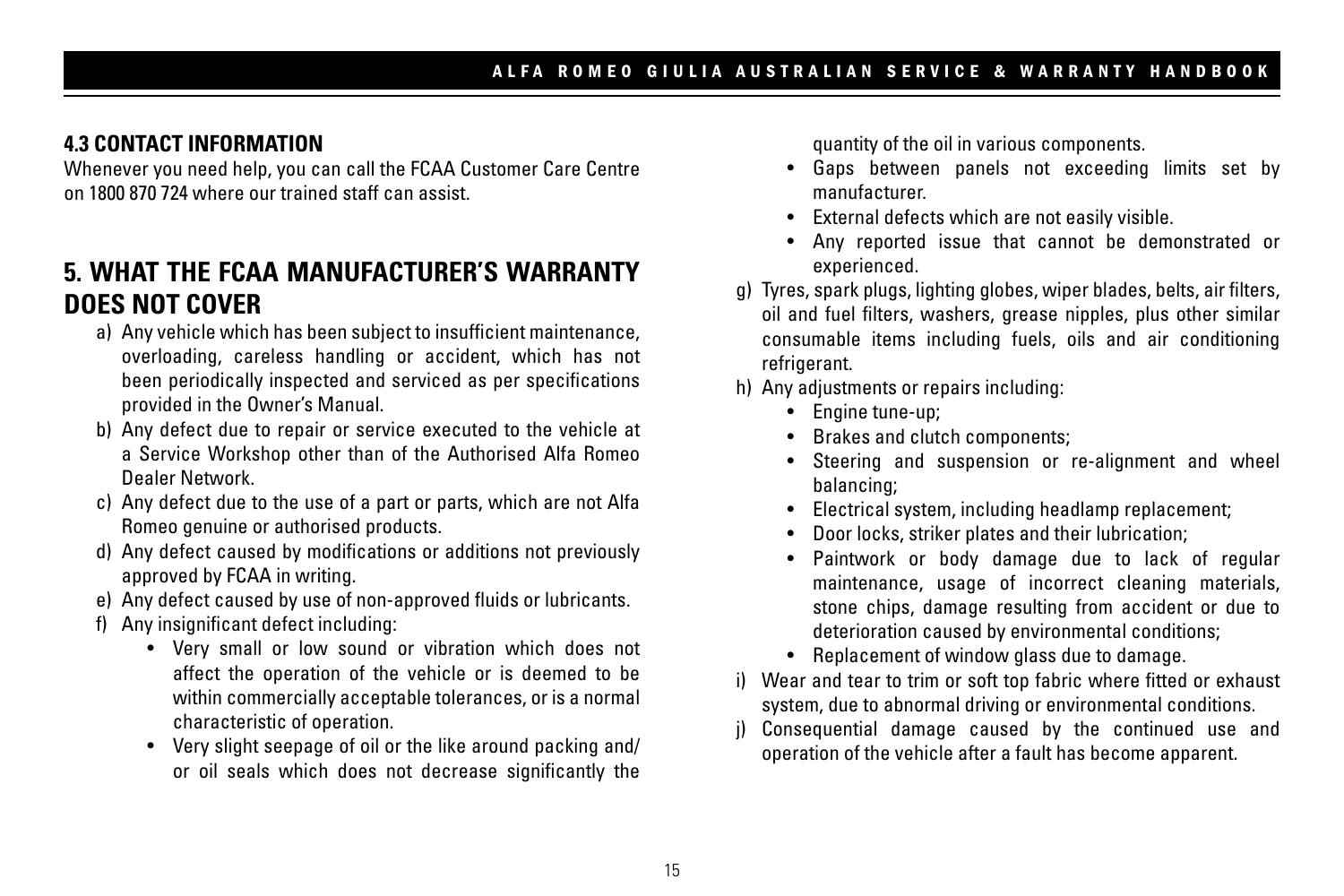## **6. WHAT THE FCAA MANUFACTURER'S WARRANTY SHALL NOT ENTITLE THE OWNER TO RECEIVE**

- To the extent permitted by law any compensation for costs incurred due to a vehicle failure, or any extension of the owner's rights under the FCAA Manufacturer's Warranty, unless such entitlement or rights are conferred upon the owner as mentioned in paragraphs 1, 2 and 3 of this FCAA Manufacturer's Warranty.
- To the extent permitted by law, any compensation for consequential damages or loss to persons or property, or any cost in relation to hotel expenditure, meals, telephone calls, unauthorised towing charges and hire charges due to a vehicle failure, or any repairs after the expiration of the stipulated FCAA Manufacturer's Warranty period.

## **7. VEHICLE CARE AND MAINTENANCE**

To comply with the terms of the FCAA Manufacturer's Warranty you must look after your vehicle in the following way:

- Check and clean the vehicle regularly and remove any compacted mud or dirt for example, from inside the wheel arches etc.
- Keep the engine compartment clean.
- Do not use washing additives containing petroleum or petroleum based-products.
- Have any damage immediately rectified in accordance with the conditions outlined in the FCAA Manufacturer's Warranty.
- Remove any potentially damaging substance such as bird lime, tree sap etc as quickly as possible to avoid permanent damage to the paint.
- Regularly maintain the paint of your vehicle with a product purchased from the Alfa Romeo accessories range, or another quality product.

## **8. USE OF GENUINE SPARE PARTS**

In order to maintain your vehicle in ideal condition, as designed and manufactured by Alfa Romeo it is strongly recommended to fit genuine parts that are supplied exclusively in trade-marked boxes, through the official Alfa Romeo network of FCAA. FCAA accepts no liability for faults/defects deriving from the installation of non-genuine spare parts or accessories.

## **9. SCHEDULED MAINTENANCE**

Before being handed over to you, your vehicle has been carefully tested and checked by the Manufacturer and Dealer, to make sure that it reflects Alfa Romeo's quality.

All vehicles require regular servicing. FCAA has therefore prepared a service plan for your vehicle.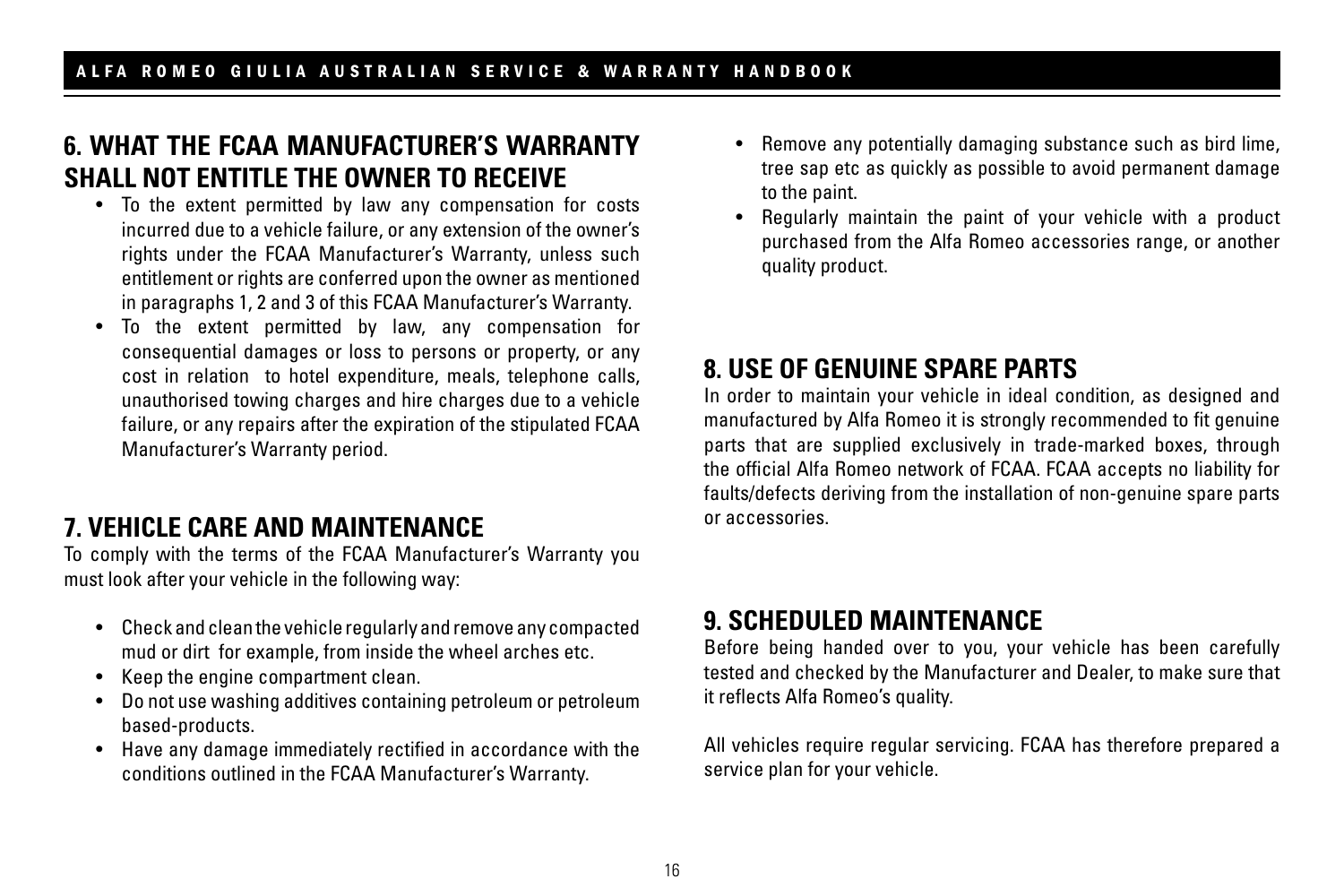A regular oil and filter only change has been programmed for intermediate distances of 15,000 kilometres or 12 months since the last service, whichever occurs first. The first major maintenance service is planned for 30,000 kilometres or two years from the date that the New Vehicle Warranty begins, whichever occurs first.

In addition to the scheduled maintenance provided by your dealer, it is essential to remember that the vehicle still needs routine care such as topping up the level of fluids, checking the tyre condition for wear, damage and pressure.

In any case, you are reminded that correct maintenance of the car is certainly the best way to maintain its performance levels, safety features, environment-friendliness and low running costs over the course of time.

The service intervals recommended in this publication are predicated on the use of approved PETRONAS fluids and lubricants. Should alternatives be used, the service plan must be reviewed in accordance with advice from the supplier of the fluid.

#### **IMPORTANT**

**If there is a failure that can be attributed to lack of, or improper maintenance, these costs will be the responsibility of the owner of the vehicle.**

Adequate maintenance is a determinant factor in lengthening the life of your vehicle and keeping it in peak operating condition. FCAA has prepared a series of checks and operations, that are described in the "Scheduled Maintenance'', which you will find in the "Owner's Manual'' supplied with your vehicle.

These involve a series of service operations as scheduled above. These services will be recorded by your servicing dealer in the "Scheduled Maintenance" section of this handbook.

The distance intervals and times quoted are maximum and vehicles must not exceed these recommendations. Services should occur on or before these recommended intervals or times. If the service period is exceeded, discuss your required maintenance with your Authorised Alfa Romeo Dealer.

Please note that the vehicle's service maintenance during the FCAA Manufacturer's Warranty period and beyond, is at the owner's cost.

The cost for the scheduled maintenance service includes the price of a standard service operation, lubricants and necessary materials. Any additional or extraordinary operations will be at additional cost (calculated in accordance with the labour rates and spare parts price list in force at the time). However they will not be performed without first being authorised by you.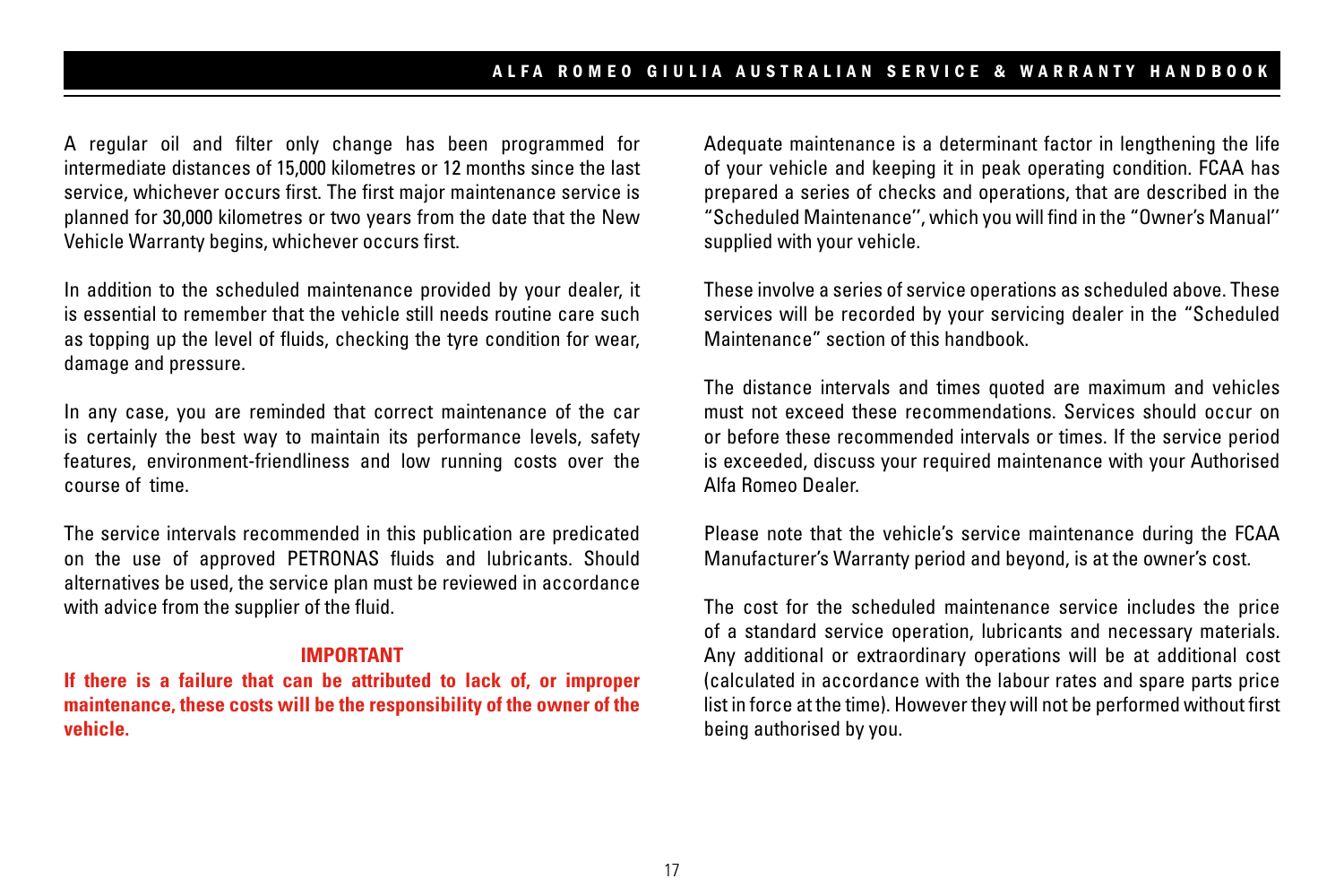#### **IMPORTANT**

**As technologies develop, changes to the scheduled servicing intervals may be necessary. Always consult your Authorised Alfa Romeo Dealer for the latest servicing schedule.**

These servicing operations are of a general nature and do not cover all the services your vehicle may need. Nothing in the foregoing replaces the need to routinely check and carry out the necessary topping up and/ or replacement operations as described in the Owner's Manual of the fluids and components subject to wear such as: brake discs and pads, clutch plate, spark plugs, bulbs, windscreen wiper blades and tyres.

You should always adhere to the instructions set out in the ''Owner's Manual'' of your vehicle.

If the checks and controls included in the servicing schedule reveal that repairs are necessary, they will be carried out only upon your approval.

The kilometre intervals provided in the Maintenance Schedule section (page 24 onwards) refer to those on the vehicle's odometer. If this has been reset due to instrument panel replacement or any other reason, the future programmed maintenance records will refer to the number of kilometres the vehicle has actually travelled.

Maintaining the vehicle in accordance with the servicing schedule will help to ensure that the vehicle remains at optimum condition. This will also assist in maintaining the vehicle's value, as evidenced by records featuring the genuine Alfa Romeo Workshop stamps.

Besides maintenance, optimum operating performance of your vehicle also depends on other factors, such as fuel quality, correct use and storage of the vehicle.

 If you use your vehicle infrequently or if it lays idle for extended periods, you should regularly check the battery condition and , if required, have it recharged. This will help to ensure that the vehicle is always ready to start and will also avoid advanced battery failure and electronic module damage, which is not covered by this FCAA Manufacturer's Warranty.

Please refer to your Authorised Alfa Romeo Dealer for advice on maintaining the battery charge.

#### **CAUTION!**

If you subject your vehicle to any 'track events' or any type of high performance driving, it is recommended that you change the engine oil immediately after the event and have your vehicle inspected by an Authorised Alfa Romeo Dealer as soon as possible.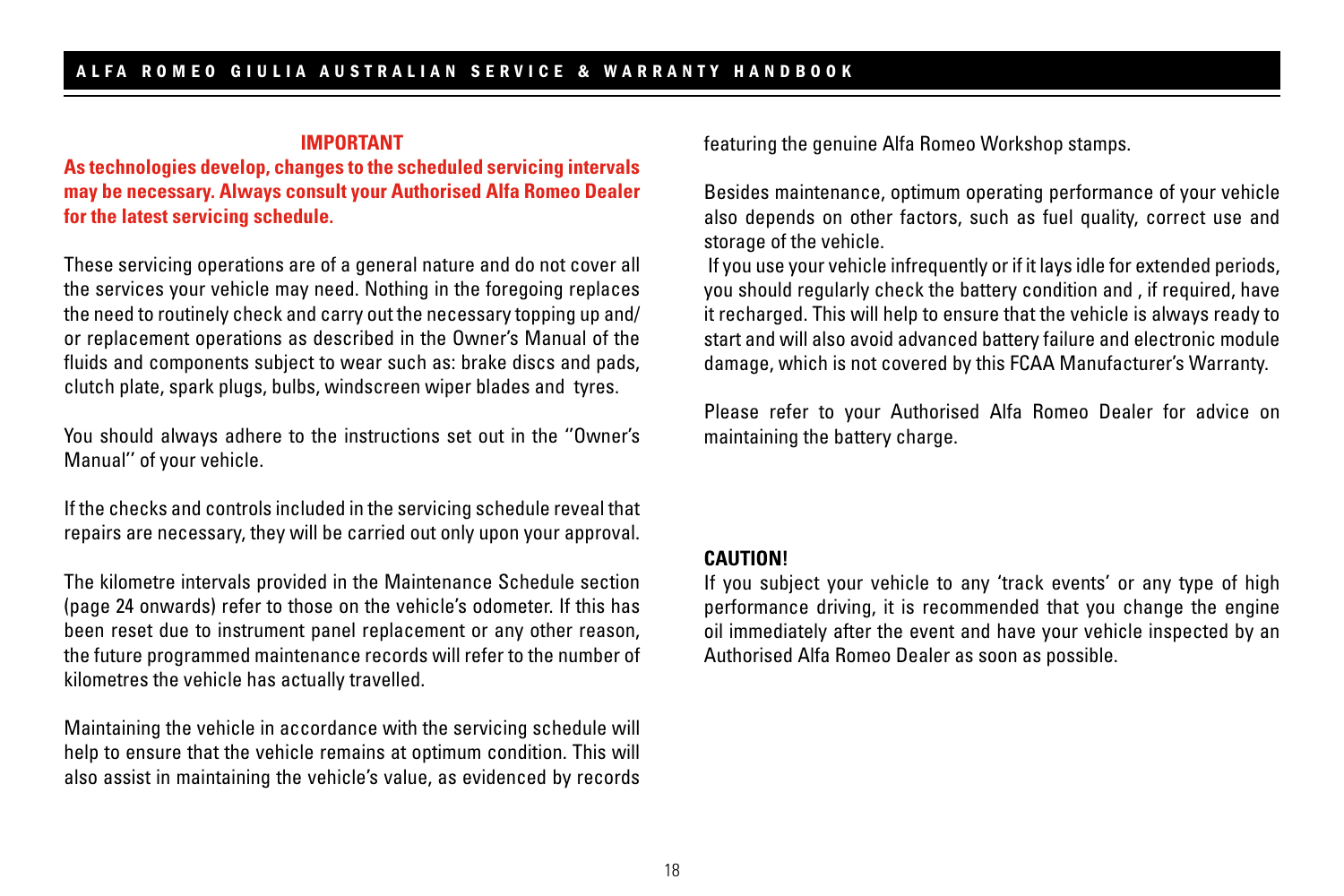## **10. IMPORTANT ADVICE**

To ensure proper operation of the vehicle and to avoid unnecessary damage, follow these recommendations carefully:

#### **Every 1,000 kilometres (or when refuelling) check:**

- Engine oil level.
- Coolant level.
- Brake/clutch fluid level.
- Battery condition.
- Tyre pressure and condition.
- Fluid level in the windscreen wiper reservoir.

#### **Engine Oil and Filter**

The engine oil and filter must be replaced at the interval indicated in the maintenance schedule or every 12 months.

Some vehicle models are equipped with an oil condition monitoring system. When the relevant light or message (where provided) on the instrument panel is lit, you should change the engine oil and replace the filter as soon as possible (see section "Warning Lights & Messages" in your Owner Manual). You may be required to replace the engine oil and filter should this warning appear before the 12 month/kilometre limit has been reached.

#### **Brake Pads**

Some vehicle models are equipped with a brake pad wear warning light on the dashboard (see the Owner's Manual). When this light is lit, you should ensure that your brake pads are replaced as soon as possible.

For vehicles equipped with brake pad wear sensors for front brake pads only, it is recommended that the rear brake pads are also checked during any replacement.

Depending on the use of the vehicle, the rear pads may not need immediate replacement: in this case, we recommend you be guided by your servicing dealer's assessment.

#### **Brake/Clutch Fluid**

Brake fluid is hygroscopic, i.e., it absorbs moisture. To avoid ineffective braking, replace the fluid periodically (every two years), regardless of the mileage driven, according to the vehicle type (see Technical Specifications) in the Owner's Manual.

#### **Air Conditioner**

You should operate the air conditioning system regularly in the cooler months to maintain a flow of lubricant throughout the system and avoid the sealing rings drying out. With limited use, the system should be run for at least 10 minutes each month. To ensure efficient operation, each year as warm weather starts, the air conditioning refrigerant should be checked.

The pollen filter is required to be inspected annually. If the vehicle is used mainly in dusty environments, have the pollen filter checked more often by your Authorised Alfa Romeo Dealer.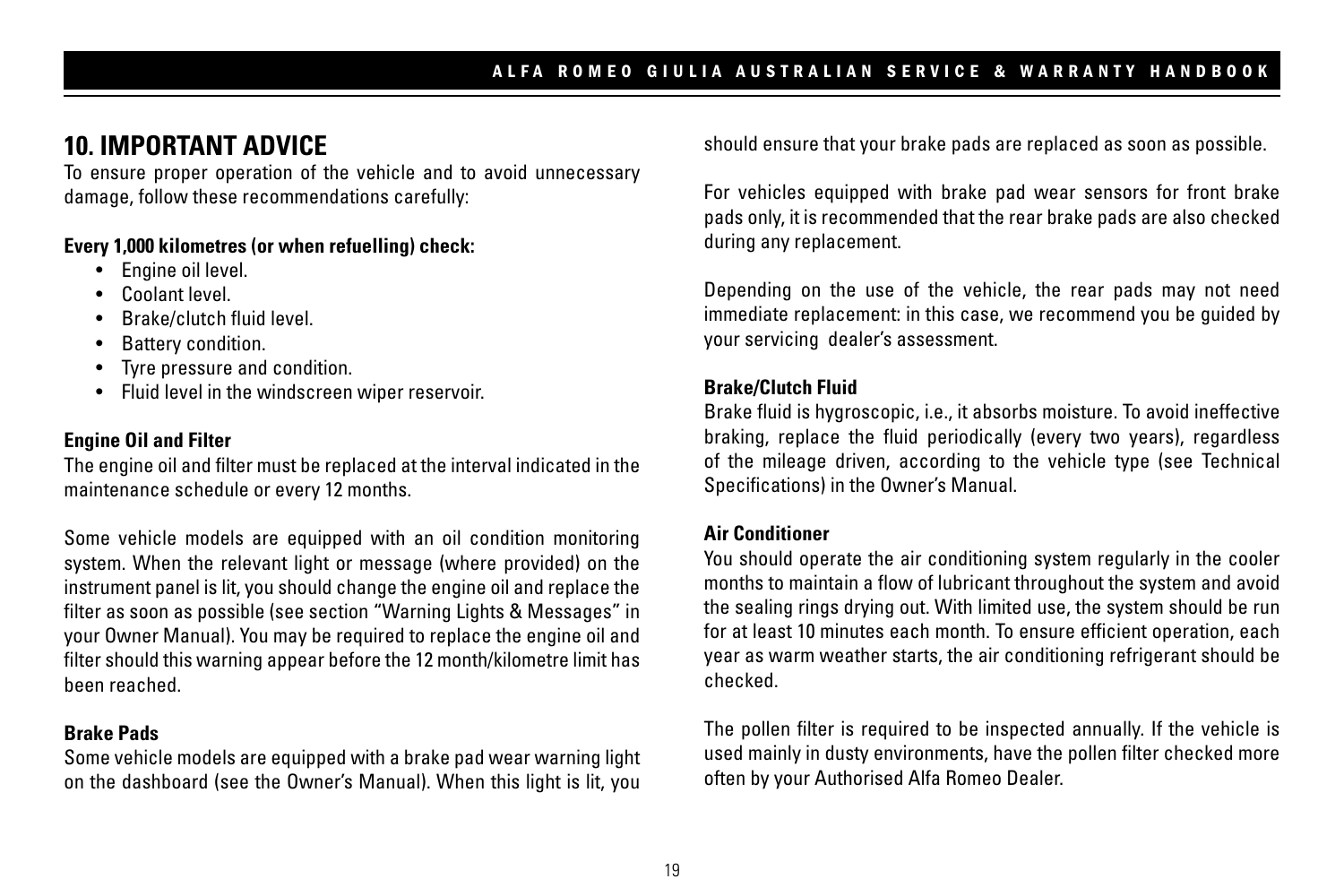#### **Anti-freeze**

Refer to your Authorised Alfa Romeo Dealer before adding anti-freeze to your vehicle. It is critical to ensure the correct PETRONAS Lubricants International product is used.

### **Tyres**

Tyre pressure and wear should be regularly monitored and a wheel alignment performed if signs of irregular wear and or damage are present.

Should you encounter a condition with your tyres which is considered a manufacturing or material defect, and therefore warrantable, please have this addressed by a representative of the manufacturer of the tyre fitted to your vehicle. Your Dealer would be able to assist you with advice on local tyre agents if required.

#### **Special Note**

Under special driving conditions such as:

- salt and/or corrosive substances,
- rough road surfaces,
- salt air environments,
- sandy or dusty environments,

it is recommended you have your Authorised Alfa Romeo Dealer regularly check the boots of the axle shafts and steering system, clean and lubricate joints, hinges, door-catches, bonnet catch, etc.

PETRONAS Lubricants International motor oil, lubricants and fluids are highly recommended products for use in Alfa Romeo cars and carry Alfa Romeo Approval Numbers. Always consult your Authorised Alfa Romeo Dealer for advice regarding maintenance intervals and recommended fluids.

### **10.1. WARNING LEGEND**

Below you will find symbols used throughout the owner's on-board documentation. It is critical that you take notice of these warnings and follow the advice given. If you need assistance or further information, always contact your Authorised Alfa Romeo Dealer.



WARNING! Ignoring these recommendations may lead to serious injury.





WARNING! Ignoring these recommendations may lead to serious damage being caused to the vehicle, which, in some circumstances, may cause forfeiture of the FCAA Manufacturer's Warranty cover.

WARNING! This symbol represents instructions that must be followed to avoid potentially causing damage to the environment.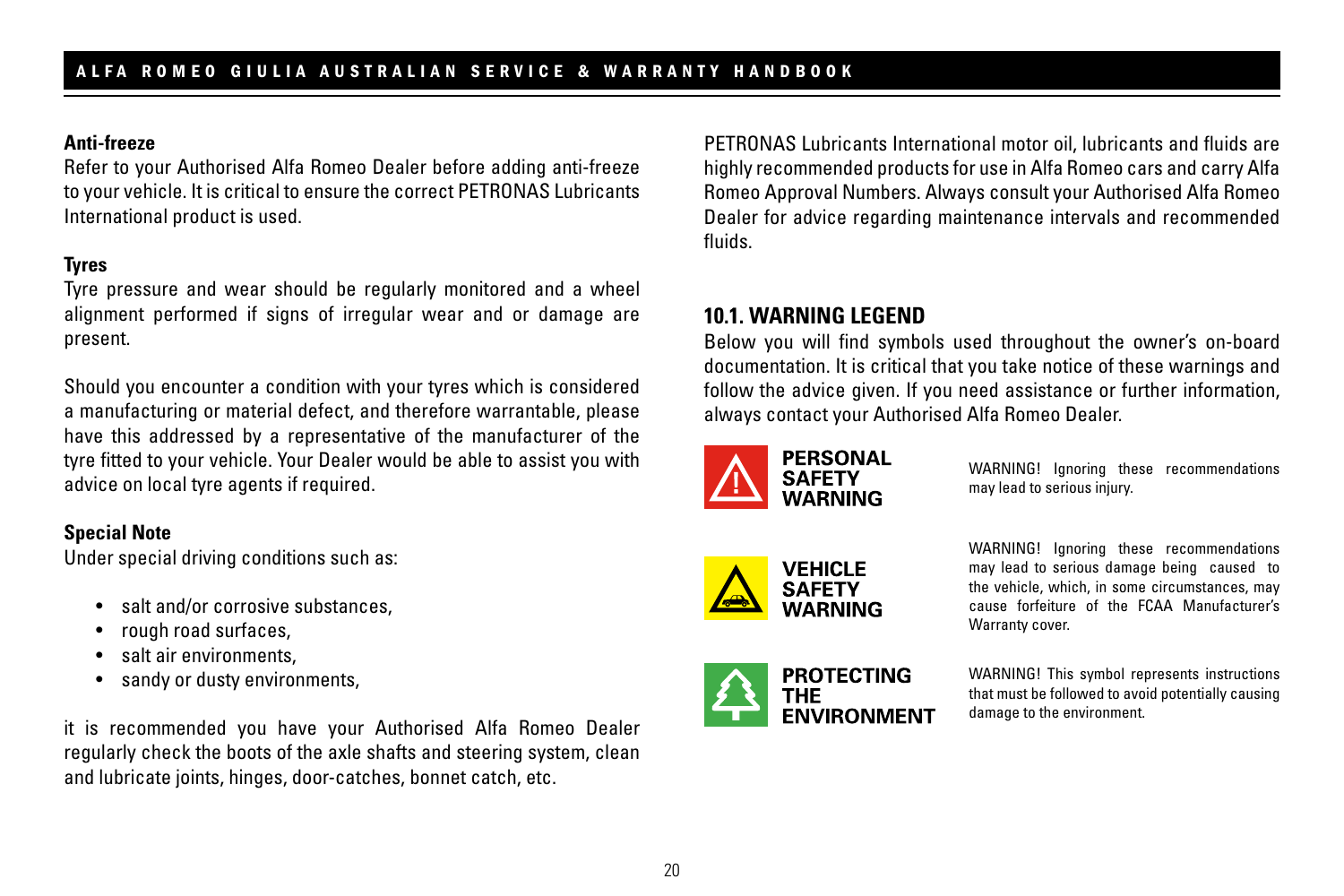### **10.2. GENERAL VEHICLE MAINTENANCE CONSIDERATIONS**

The overall state of the vehicle is an important factor, which has a marked influence over fuel consumption and driving comfort and on the life span of your vehicle. For this reason, care should be taken to maintain your vehicle by carrying out the necessary checks and adjustments in accordance with specifications given in the "Scheduled Maintenance" section of this handbook as well as the recommendations for use in the Australian market.

Service intervals are set at maximum limits and must be performed before that mileage/time has been reached.

#### **10.3. ENGINE OIL**

Engine oil consumption depends on the conditions of use of the vehicle and the type of oil used. The original oil supplied with the vehicle is PETRONAS Lubricants International synthetic.

FCAA strongly recommends that PETRONAS Lubricants International products be used where possible or an oil of no less than this specification that is marked with the Alfa Romeo approval number.



When the engine is hot, take care when working inside the engine compartment to avoid burns. Remember that when the engine is hot, the fan may switch on automatically and there is a danger of injury.

For precise indications of the oil type, please refer to the Owner's Manual of your vehicle or to your Authorised Alfa Romeo Dealer. Factory approved PETRONAS Lubricants International oils and lubricants can be purchased from an Authorised Alfa Romeo Dealer.

Should you use an alternative to the PETRONAS Lubricants International product, please consult the supplier for their recommended service life limitations and drain intervals.

## **11. RECOMMENDATIONS FOR USE OF THE VEHICLE**

#### **11.1. STARTING THE ENGINE**

- Insert the key fob (or where fitted, turn the key to the On position) so that the instrument panel lights illuminate. Wait for all selfcheck warning lights to extinguish before attempting to engage the starter motor.
- Do not press the accelerator pedal until the engine has started.

### **11.2. WARMING THE ENGINE**

- Do not wait for the engine to reach operating temperature, instead upon starting, drive off slowly at medium revs without accelerating abruptly.
- Do not drive at full performance for the initial kilometres of the journey. Wait until the engine coolant temperature is between 50 and 60°C.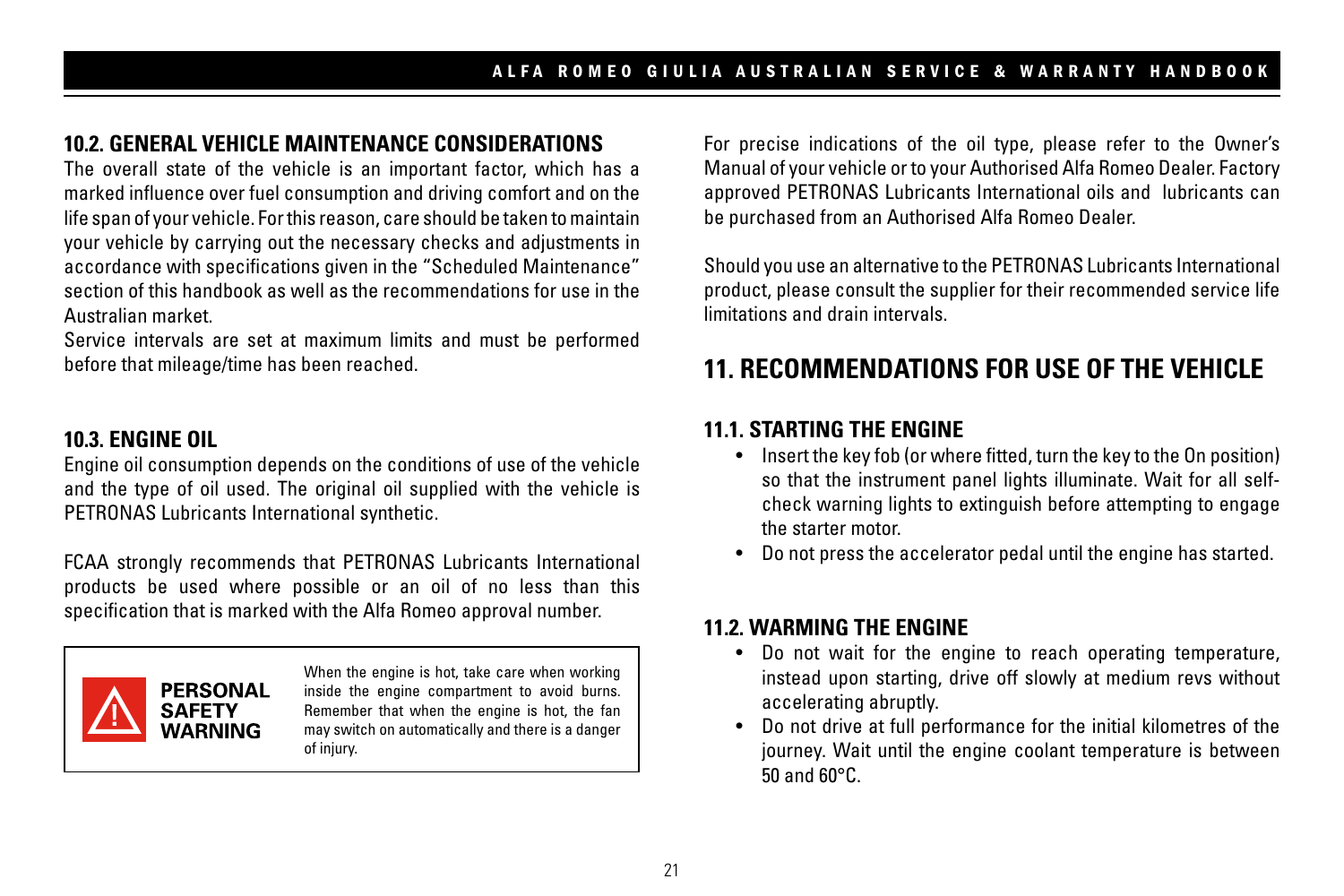#### **11.3. SWITCHING OFF**

- Release the accelerator pedal and wait until the engine reaches idle speed.
- Depress the START/STOP button where fitted, or by turning the key to stop.

#### **11.4. FUEL**

Use only premium unleaded petrol of a minimum 95 RON. It is recommended that for QV models, 98 RON is used for optimal performance and fuel efficiency. Using incorrect grade will cause running anomalies and warning signals.



### **11.5. ETHANOL**

All Alfa Romeo vehicles imported since **ENVIRONMENT** 1998 must run on minimum 95 RON fuel (premium unleaded petrol). Your vehicle

will operate satisfactorily on 10% ethanol blended petrol, though the minimum 95 RON still applies.

**Note:** Fuel at 95 RON with 10% ethanol content may not currently be available in Australia. Ethanol blends higher than 10% are not recommended.

### **11.6. WHY USE PETRONAS LUBRICANTS IN THE ENGINE OF YOUR VEHICLE**

Alfa Romeo engineers and PETRONAS specialists have designed the machinery and lubricants together thereby obtaining the best performing lubricant for your Alfa Romeo engine. As a result of this synergy, high performance oils meeting and exceeding the latest international specifications have been developed.

PETRONAS Lubricants International branded products are the only oils recommended by Alfa Romeo and are marked with a Alfa Romeo approval number, ensuring the maximum protection for your Alfa Romeo engine.

The latest generation of PETRONAS Lubricants International oils and products give to all engine versions the highest protection in any driving condition. The principal benefits of using PETRONAS Lubricants International are:

- Improved cold starting due to its high viscosity, even with the severest climatic conditions (down to -25°C).
- Maximum stability at high temperatures allowing it to keep the same properties and action on the engine.
- Prevent the formation of black sludge.
- Reduced engine wear and tear.
- Energy conserving ensuring an improved fuel economy.
- Improved exhaust component operation and service life.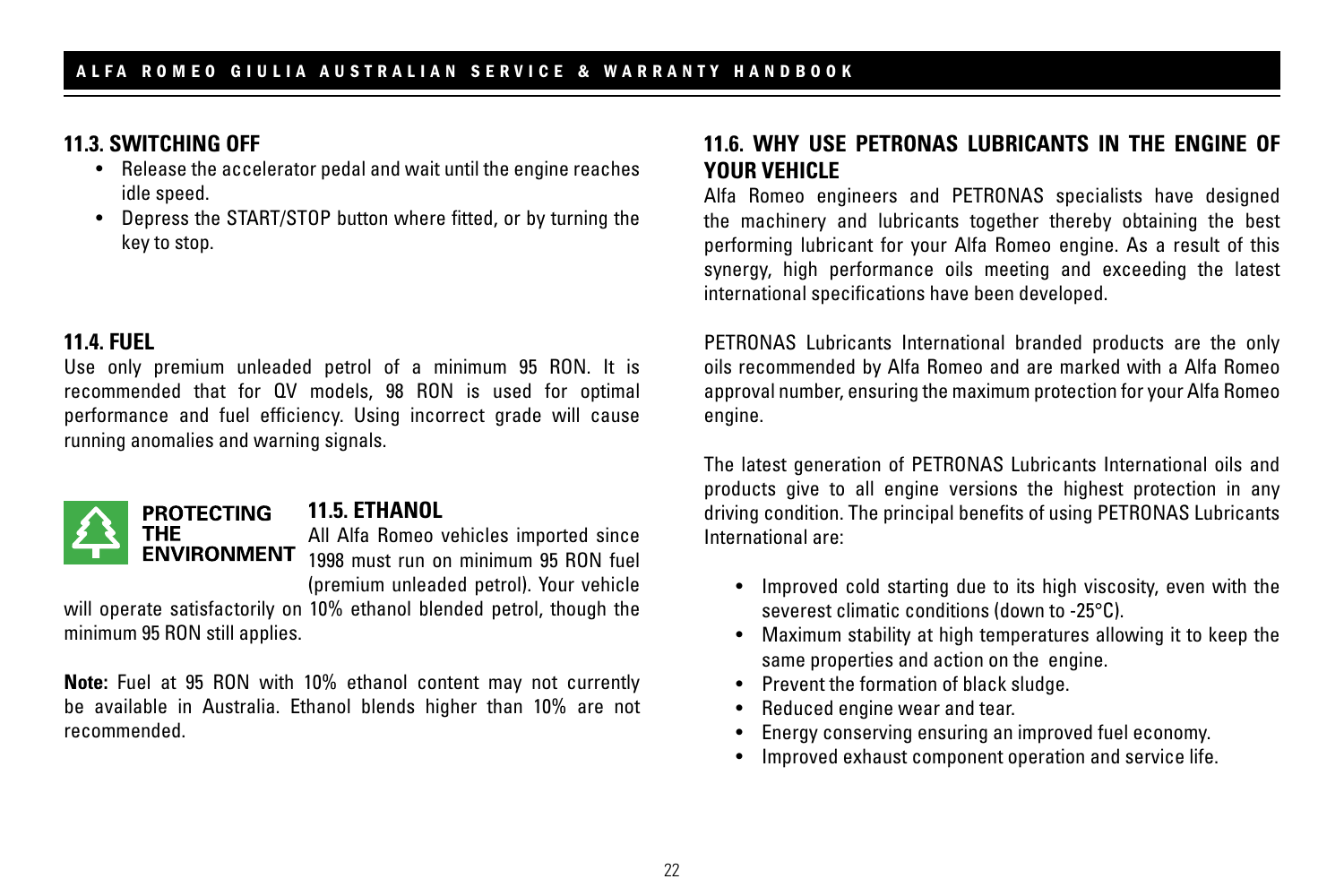As one of the largest independent lubricant manufacturers in Europe, PETRONAS operates highly advanced research and development facilities in Europe, with blending and marketing operations throughout the world.

PETRONAS Lubricants International's sole aim is to offer a range of lubricants that not only delivers the best performance, quality and economy, but also provides maximum protection for your investment.

## **12. ROADSIDE ASSISTANCE**

FCAA offers a dedicated Roadside Assistance program which will provide 24 hour roadside assistance. For details of your roadside assistance policy, including the full terms and conditions of use, please call 1800 870 713.

Roadside Assistance is available for the vehicle for the duration of the FCAA Manufacturer's Warranty period. Owners can continue to enjoy the benefits of Roadside Assistance after the FCAA Manufacturer's Warranty period by purchasing additional coverage.

#### **WHAT TO DO WHEN YOU NEED ASSISTANCE**

Should you require assistance simply call the Roadside Assistance toll free number and follow the prompts:

Phone: 1800 870 713

Be sure to have the following information available for the customer service assistant when you call:

- Your name and breakdown location (also the nearest cross street if possible).
- Your vehicle registration number.
- You must provide a telephone number on which you can be contacted.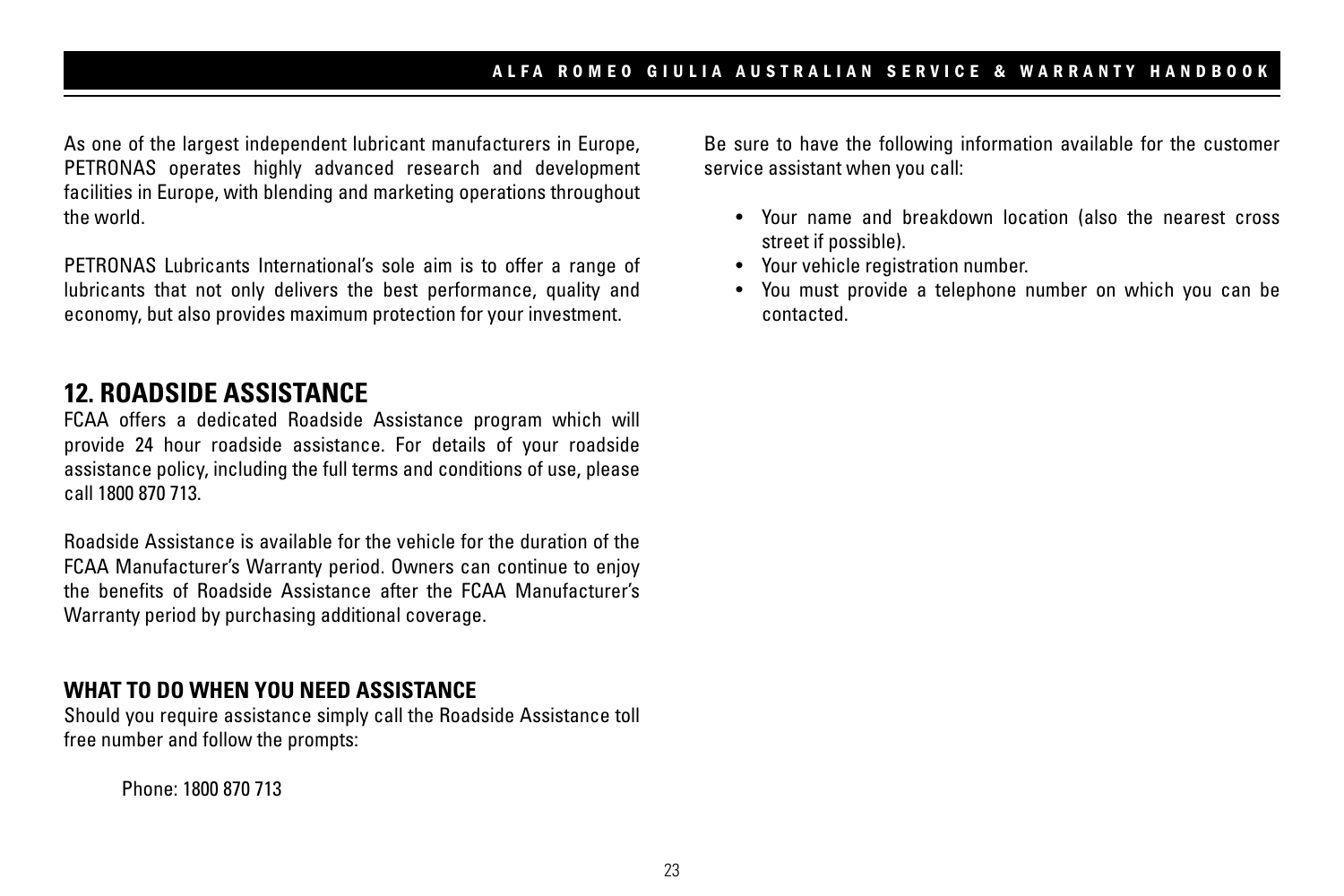### **SCHEDULED MAINTENANCE – ALFA ROMEO GIULIA 2.0L MULTIAIR TURBO PETROL ENGINE**

| Mileage or time passed (whichever comes first)                                                                                                                                              | Years: |           | $\overline{2}$ | 3              |           | 5         | 6        | 7         | 8         | 9         | 10        |
|---------------------------------------------------------------------------------------------------------------------------------------------------------------------------------------------|--------|-----------|----------------|----------------|-----------|-----------|----------|-----------|-----------|-----------|-----------|
| or Kilometres:                                                                                                                                                                              |        | 15,000km  | 30,000km       | 45,000km       | 60,000km  | 75,000km  | 90,000km | 105,000km | 120,000km | 135,000km | 150,000km |
| Check vehicle for outstanding Service Campaigns.                                                                                                                                            |        | $\bullet$ | ٠              | $\bullet$      | $\bullet$ |           | ٠        | $\bullet$ | ٠         | $\bullet$ | $\bullet$ |
| Check battery charge status with the proper diagnostic instrument.                                                                                                                          |        | $\bullet$ | ٠              | $\bullet$      | $\bullet$ | $\bullet$ | ٠        | $\bullet$ | $\bullet$ | $\bullet$ | $\bullet$ |
| Check tyre condition/wear and adjust pressure, if necessary. Check the tyre service<br>kit conditions/expiry date (where provided).                                                         |        | $\bullet$ |                | $\bullet$      | $\bullet$ |           |          | $\bullet$ | ٠         |           |           |
| Check operation of lighting system (Headlights, Taillights, Indicators, Hazard<br>Warning Lights, Boot, Passenger Compartment, Glove Compartment, Instrument<br>Panel Warning Lights etc.). |        |           |                |                |           |           |          |           |           |           |           |
| Check and, if necessary, top up fluid levels (Engine, Transmission, Coolant, Hydraulic<br>Brake/Clutch, Windscreen Washer, Battery etc.).                                                   |        |           | ٠              | $\bullet$      | ٠         |           |          |           |           |           |           |
| Check condition of exhaust system, check for damage and leaks.                                                                                                                              |        | $\bullet$ | ٠              | $\bullet$      | $\bullet$ | $\bullet$ | ٠        | $\bullet$ | $\bullet$ | $\bullet$ | $\bullet$ |
| Connect the diagnostic tool, to check engine management system operation,<br>emissions and, where present, engine oil deterioration.                                                        |        |           |                | $\bullet$      | $\bullet$ |           |          | $\bullet$ |           |           |           |
| Visually inspect conditions of: exterior bodywork, underbody protection, pipes and<br>hoses (exhaust, fuel system, brakes), rubber elements (boots, seals/grommets,<br>bushes, etc.).       |        | $\bullet$ |                | $\bullet$      | $\bullet$ |           |          | $\bullet$ |           |           |           |
| Check windscreen wiper blade position/wear.                                                                                                                                                 |        | $\bullet$ | $\bullet$      | $\bullet$      | $\bullet$ | $\bullet$ | ٠        | $\bullet$ | $\bullet$ | $\bullet$ | $\bullet$ |
| Check operation of the windscreen wiper/washer system and adjust jets, if<br>necessary.                                                                                                     |        |           |                | $\bullet$      | $\bullet$ |           |          | $\bullet$ |           | $\bullet$ | $\bullet$ |
| Check operation of bonnet, boot and door locks, clean and lubricate linkage as<br>required.                                                                                                 |        | $\bullet$ |                |                | ٠         |           |          |           |           |           |           |
| Visually inspect conditions and wear of front and rear disc brake pads and operation<br>of pad wear indicator (where present).                                                              |        | $\bullet$ |                | $\blacksquare$ | ٠         |           |          | $\bullet$ |           | ٠         |           |
| Visually inspect condition and tensioning of accessory drive belt(s).                                                                                                                       |        | $\bullet$ | ٠              | $\bullet$      |           | ٠         | ٠        | $\bullet$ |           | $\bullet$ | $\bullet$ |
| Change engine oil and replace oil filter. (1)                                                                                                                                               |        | $\bullet$ | ٠              | ٠              |           |           | ٠        | $\bullet$ | ٠         | $\bullet$ | ٠         |
| Replace spark plugs.                                                                                                                                                                        |        |           |                |                | $\bullet$ |           |          |           |           |           |           |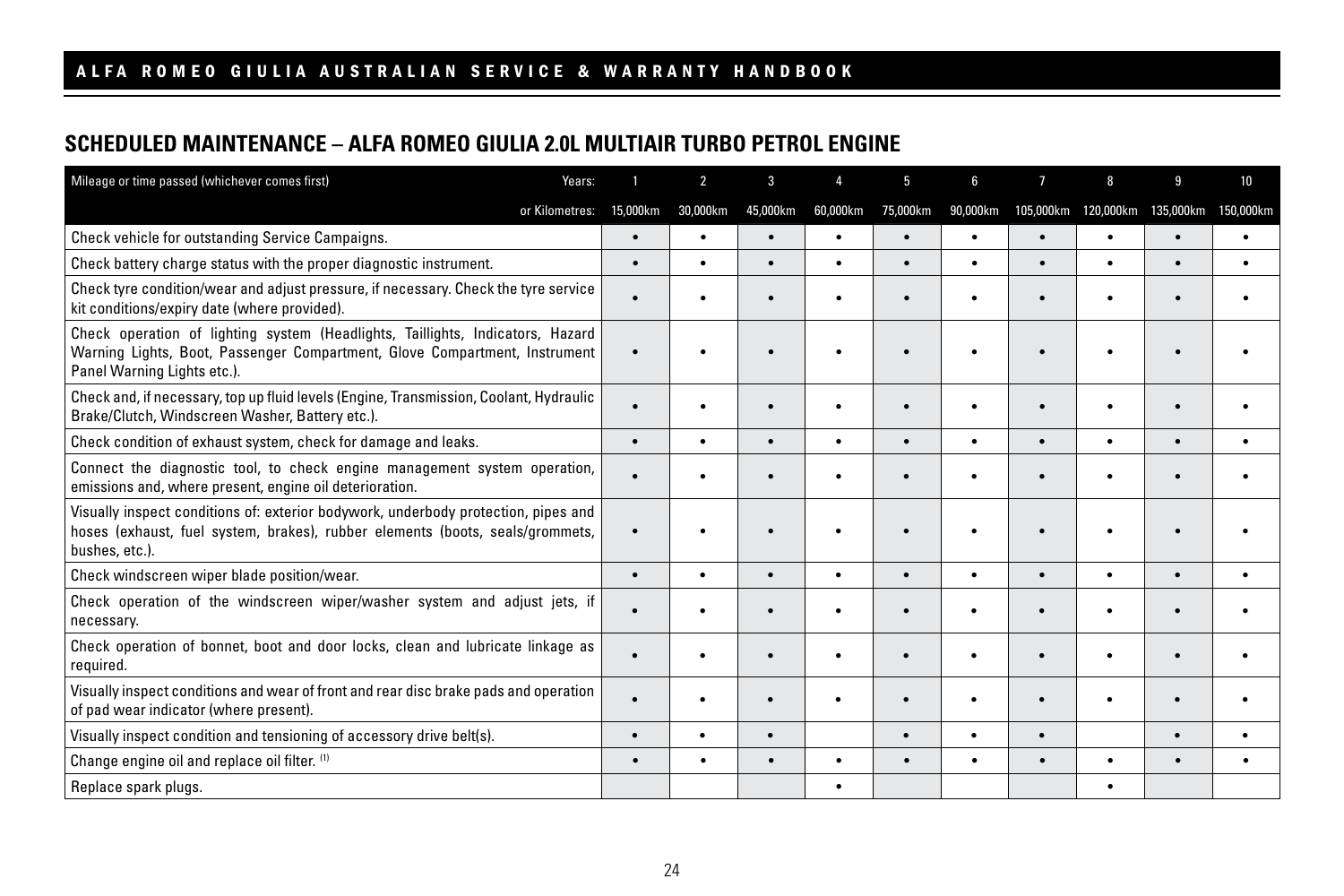#### **SCHEDULED MAINTENANCE – ALFA ROMEO GIULIA 2.0L MULTIAIR TURBO PETROL ENGINE**

| Mileage or time passed (whichever comes first)                                        | Years:                                                                                                       | $\overline{2}$ | 3 4 5   |         | 6 |         | -8      |         | 10 |
|---------------------------------------------------------------------------------------|--------------------------------------------------------------------------------------------------------------|----------------|---------|---------|---|---------|---------|---------|----|
|                                                                                       | or Kilometres: 15,000km 30,000km 45,000km 60,000km 75,000km 90,000km 105,000km 120,000km 135,000km 150,000km |                |         |         |   |         |         |         |    |
| Replace accessory drive belt(s).                                                      |                                                                                                              |                |         |         |   |         |         |         |    |
| Replace the air cleaner cartridge. (3)                                                |                                                                                                              |                |         |         |   | $\circ$ | $\circ$ |         |    |
| Change the brake fluid (fluid must be changed every 2 years irrespective of mileage). |                                                                                                              |                |         |         |   |         |         |         |    |
| Replace coolant. (4)                                                                  |                                                                                                              |                |         |         |   |         |         |         |    |
| Replace the passenger compartment air filter. <sup>(3)</sup>                          |                                                                                                              |                | $\circ$ | $\circ$ |   | $\circ$ |         | $\circ$ |    |

( ) *Recommended operations.*

(•) *Mandatory operations.*

(1) The actual interval for changing engine oil and replacing the engine oil filter depends on the vehicle usage conditions and is signalled by the warning light or message on the instrument panel. This must never exceed 1

(2) Regardless of kilometres travelled, the belt should be replaced at 2 years or 30,000 kilometres for vehicles operating in dusty areas and/or demanding use, long periods of idling and continuous stop-start driving. For *operated outside the aforementioned conditions, belt replacement should occur at 4 years or 60,000 kilometres.*

(3) *If there vehicle is used in dusty areas, the air filter must be replaced every 15,000 kilometres.*

(4) *Replace coolant at 10 years or 150,000 kilometres, whichever occurs first.*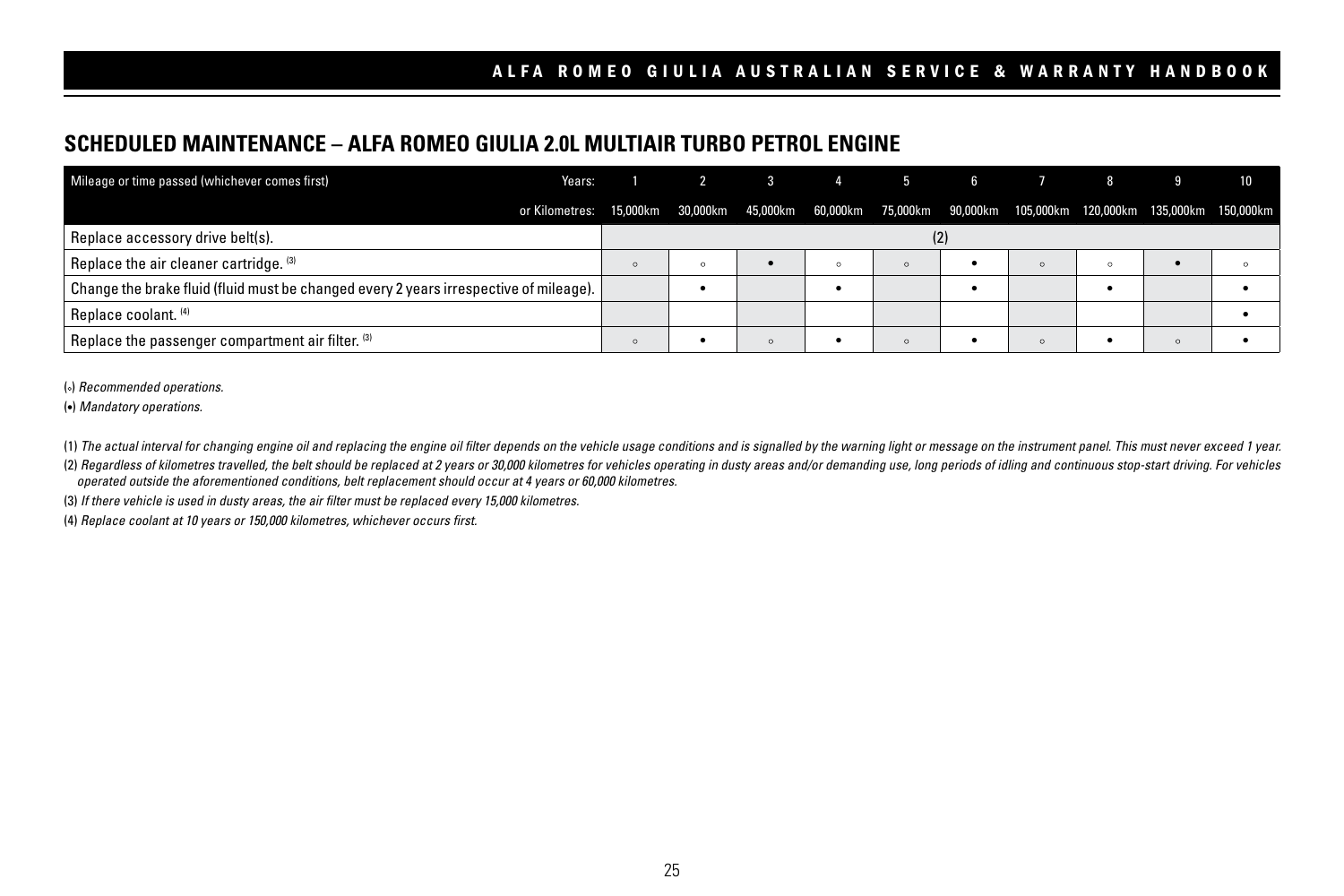### **SCHEDULED MAINTENANCE – ALFA ROMEO GIULIA 2.9L V6 BITURBO PETROL ENGINE**

| Mileage or time passed (whichever comes first)<br>Years:                                                                                                                                    |           | $\overline{2}$ | 3         |           | 5         | հ         | $\overline{1}$ | 8         | g         | 10        |
|---------------------------------------------------------------------------------------------------------------------------------------------------------------------------------------------|-----------|----------------|-----------|-----------|-----------|-----------|----------------|-----------|-----------|-----------|
| or Kilometres:                                                                                                                                                                              | 15,000km  | 30,000km       | 45,000km  | 60,000km  | 75,000km  | 90,000km  | 105,000km      | 120,000km | 135,000km | 150,000km |
| Check vehicle for outstanding Service Campaigns.                                                                                                                                            | $\bullet$ | $\bullet$      | $\bullet$ | $\bullet$ |           | ٠         | $\bullet$      | $\bullet$ | $\bullet$ |           |
| Check battery charge status with the proper diagnostic instrument.                                                                                                                          | $\bullet$ | ٠              | $\bullet$ | $\bullet$ | $\bullet$ | ٠         | $\bullet$      | $\bullet$ | $\bullet$ | $\bullet$ |
| Check tyre condition/wear and adjust pressure, if necessary. Check the tyre service<br>kit conditions/expiry date (where provided).                                                         |           |                | ٠         |           |           |           | $\bullet$      | ٠         |           |           |
| Check operation of lighting system (Headlights, Taillights, Indicators, Hazard<br>Warning Lights, Boot, Passenger Compartment, Glove Compartment, Instrument<br>Panel Warning Lights etc.). |           |                |           |           |           |           |                |           |           |           |
| Check and, if necessary, top up fluid levels (Engine, Transmission, Coolant, Hydraulic<br>Brake/Clutch, Windscreen Washer, Battery etc.).                                                   | $\bullet$ |                | ٠         |           |           |           |                |           |           |           |
| Check condition of exhaust system, check for damage and leaks.                                                                                                                              | $\bullet$ | $\bullet$      | $\bullet$ | $\bullet$ | $\bullet$ | ٠         | $\bullet$      | $\bullet$ | $\bullet$ | $\bullet$ |
| Connect the diagnostic tool, to check engine management system operation,<br>emissions and, where present, engine oil deterioration.                                                        | $\bullet$ | ٠              | ٠         | ٠         |           | ٠         | $\bullet$      | ٠         |           | ٠         |
| Visually inspect conditions of: exterior bodywork, underbody protection, pipes and<br>hoses (exhaust, fuel system, brakes), rubber elements (boots, seals/grommets,<br>bushes, etc.).       |           |                | ٠         | ٠         |           |           |                |           |           |           |
| Check windscreen wiper position/wear.                                                                                                                                                       | $\bullet$ | ٠              | $\bullet$ | $\bullet$ |           | $\bullet$ | $\bullet$      | ٠         | $\bullet$ | ٠         |
| Check operation of the windscreen wiper/washer system and adjust jets, if<br>necessary.                                                                                                     |           |                | $\bullet$ | ٠         |           | ٠         | $\bullet$      | ٠         | $\bullet$ |           |
| Check operation of bonnet, boot and door locks, clean and lubricate linkage as<br>required.                                                                                                 | $\bullet$ |                |           |           |           |           |                |           |           |           |
| Visually inspect conditions and wear of front and rear disc brake pads and operation<br>of pad wear indicator (where present).                                                              | $\bullet$ |                | $\bullet$ | $\bullet$ |           | ٠         | $\bullet$      |           |           |           |
| Visually inspect condition and tensioning of accessory drive belt(s).                                                                                                                       | $\bullet$ | ٠              | $\bullet$ |           | ٠         | $\bullet$ | $\bullet$      |           | $\bullet$ | $\bullet$ |
| Change engine oil and replace oil filter.                                                                                                                                                   | $\bullet$ | ٠              | $\bullet$ | ٠         | ٠         | $\bullet$ | $\bullet$      | $\bullet$ | $\bullet$ | $\bullet$ |
| Replace spark plugs.                                                                                                                                                                        |           |                |           | ٠         |           |           |                |           |           |           |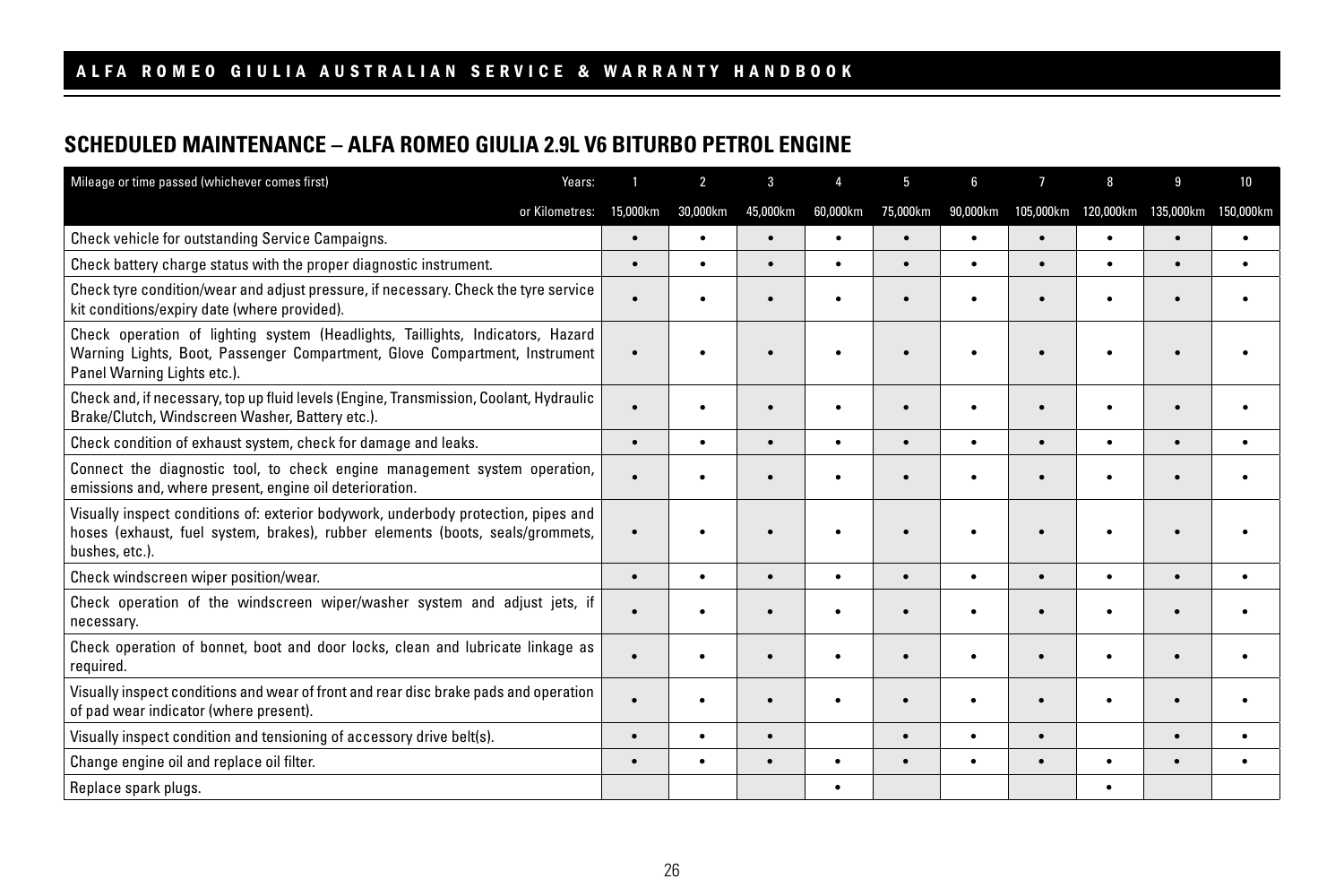#### **SCHEDULED MAINTENANCE – ALFA ROMEO GIULIA 2.9L V6 BITURBO PETROL ENGINE**

| Mileage or time passed (whichever comes first)<br>Years:                              |          |          |           |          |          |          |           | -8                            |         |  |
|---------------------------------------------------------------------------------------|----------|----------|-----------|----------|----------|----------|-----------|-------------------------------|---------|--|
| or Kilometres:                                                                        | 15,000km | 30,000km | 45,000km  | 60,000km | 75,000km | 90,000km | 105,000km | 120,000km 135,000km 150,000km |         |  |
| Replace accessory drive belt(s).                                                      |          |          |           |          | (1)      |          |           |                               |         |  |
| Replace the air cleaner cartridge. (2)                                                | $\circ$  |          | $\circ$   |          |          |          | $\circ$   |                               | $\circ$ |  |
| Change the brake fluid (fluid must be changed every 2 years irrespective of mileage). |          |          |           |          |          |          |           |                               |         |  |
| Replace coolant. (3)                                                                  |          |          |           |          |          |          |           |                               |         |  |
| Replace the passenger compartment air filter. (2)                                     | $\circ$  |          | $\circ$   |          | $\circ$  |          | $\circ$   |                               | $\circ$ |  |
| For vehicles equipped with Carbon Ceramic Brake Discs                                 |          |          |           |          |          |          |           |                               |         |  |
| Brake disc wear status check with diagnostic tool.                                    |          |          | $\bullet$ |          |          | ٠        |           | $\bullet$                     | ٠       |  |
| Visually inspect the brake discs surface and edge.                                    |          |          |           |          |          |          |           |                               |         |  |
| Brake pads/brake discs replacement.                                                   |          |          |           |          | (4)      |          |           |                               |         |  |

( ) *Recommended operations.*

(•) *Mandatory operations.*

(1) Regardless of kilometres travelled, the timing belt should be replaced at 2 years or 30,000 kilometres for vehicles operating in dusty areas and/or demanding use, long periods of idling and continuous stop-start drivin *vehicles operated outside the aforementioned conditions, timing belt replacement should occur at 4 years or 60,000 kilometres.*

(2) *If there vehicle is used in dusty areas, the air filter must be replaced every 15,000 kilometres.*

(3) *Replace coolant at 10 years or 150,000 kilometres whichever occurs first.*

(4) The actual interval for changing the brake pads and the carbon ceramic brake discs depends on the vehicle usage conditions and is signalled by the warning light or message on the instrument panel. It is advisable to *check brake disc weight and thickness after each intensive use.*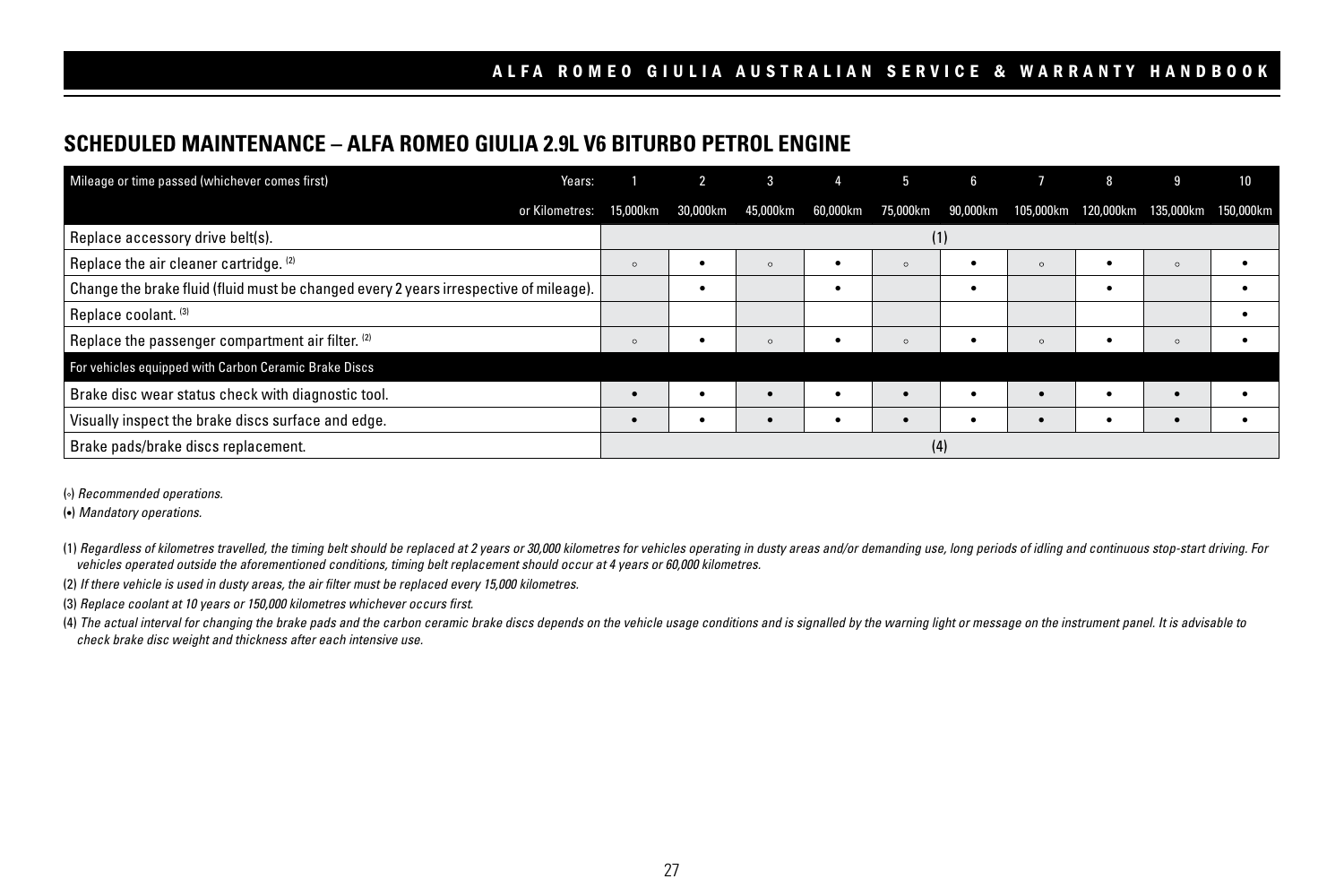The following are provided to log and record the completion of service. Please ensure that each coupon and stub is completed and stamped by the Service Provider carrying out the work. We recommend the use of genuine Alfa Romeo Parts and Accessories.

| DATE:                                                 | DATE:                              | DATE:                                    |
|-------------------------------------------------------|------------------------------------|------------------------------------------|
| <b>ODOMETER READING:</b><br><b>Contract</b><br>MOPAR, | <b>ODOMETER READING:</b><br>MOPAR, | <b>ODOMETER READING:</b><br>57<br>MOPAR, |
| AUTHORISED DEALER STAMP                               | AUTHORISED DEALER STAMP            | AUTHORISED DEALER STAMP                  |
| DATE:                                                 | DATE:                              | DATE:                                    |
| <b>ODOMETER READING:</b><br>MOPAR,                    | <b>ODOMETER READING:</b><br>MOPAR, | <b>ODOMETER READING:</b><br>MOPAR,       |
| AUTHORISED DEALER STAMP                               | AUTHORISED DEALER STAMP            | AUTHORISED DEALER STAMP                  |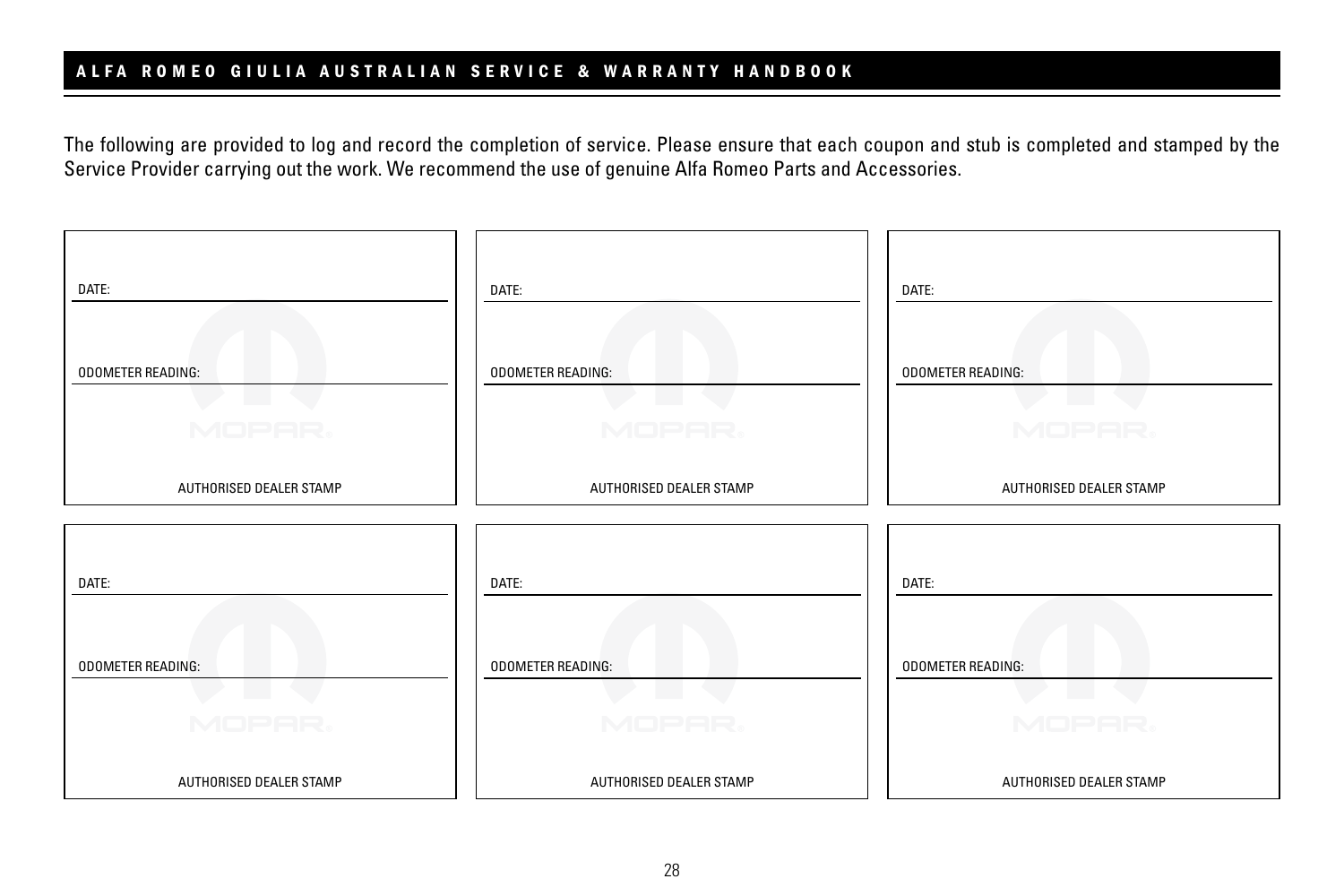The following are provided to log and record the completion of service. Please ensure that each coupon and stub is completed and stamped by the Service Provider carrying out the work. We recommend the use of genuine Alfa Romeo Parts and Accessories.

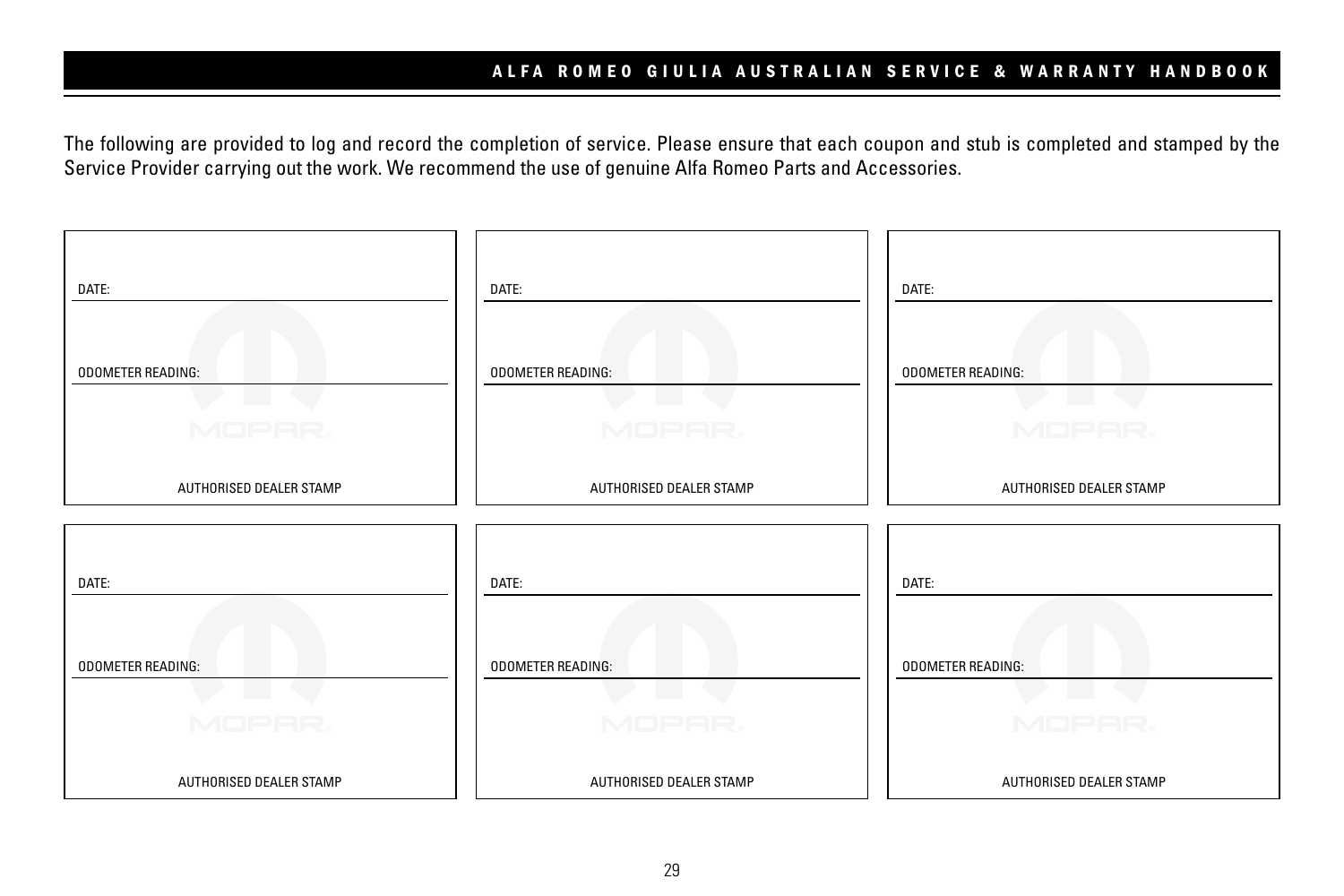The following are provided to log and record the completion of service. Please ensure that each coupon and stub is completed and stamped by the Service Provider carrying out the work. We recommend the use of genuine Alfa Romeo Parts and Accessories.

| DATE:                                                 | DATE:                              | DATE:                                    |
|-------------------------------------------------------|------------------------------------|------------------------------------------|
| <b>ODOMETER READING:</b><br><b>Contract</b><br>MOPAR, | <b>ODOMETER READING:</b><br>MOPAR, | <b>ODOMETER READING:</b><br>57<br>MOPAR, |
| AUTHORISED DEALER STAMP                               | AUTHORISED DEALER STAMP            | AUTHORISED DEALER STAMP                  |
| DATE:                                                 | DATE:                              | DATE:                                    |
| <b>ODOMETER READING:</b><br>MOPAR,                    | <b>ODOMETER READING:</b><br>MOPAR, | <b>ODOMETER READING:</b><br>MOPAR,       |
| AUTHORISED DEALER STAMP                               | AUTHORISED DEALER STAMP            | AUTHORISED DEALER STAMP                  |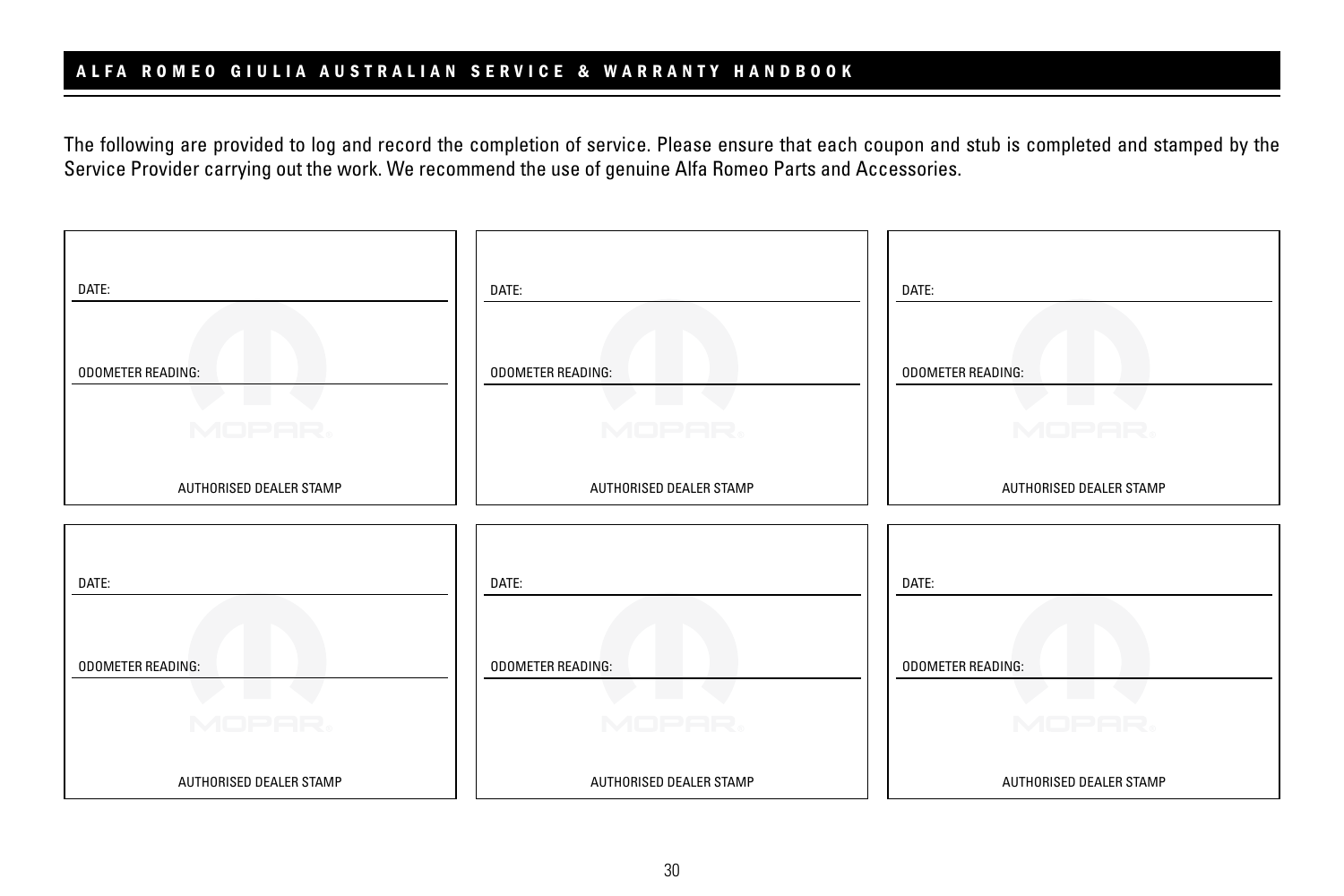| <b>CHANGE OF OWNERSHIP/ADDRESS FORM</b><br>Please complete and forward to FCAA upon vehicle change of ownership/<br>address. Postage details can be found on the back of this form. | <b>CHANGE OF OWNERSHIP/ADDRESS FORM</b><br>Please complete and forward to FCAA upon vehicle change of ownership,<br>address. Postage details can be found on the back of this form. |  |  |  |  |  |  |  |
|-------------------------------------------------------------------------------------------------------------------------------------------------------------------------------------|-------------------------------------------------------------------------------------------------------------------------------------------------------------------------------------|--|--|--|--|--|--|--|
| Please tick one of the following:<br>New Owner<br>Name or Address Change<br>Vehicle Identification Number (VIN):                                                                    | Please tick one of the following:<br>New Owner<br>Name or Address Change<br>Vehicle Identification Number (VIN):                                                                    |  |  |  |  |  |  |  |
|                                                                                                                                                                                     |                                                                                                                                                                                     |  |  |  |  |  |  |  |
| <b>Engine Number:</b><br><b>Registration Number:</b>                                                                                                                                | Engine Number:<br><b>Registration Number:</b>                                                                                                                                       |  |  |  |  |  |  |  |
| Name:                                                                                                                                                                               | Name:                                                                                                                                                                               |  |  |  |  |  |  |  |
| Address:                                                                                                                                                                            | Address:                                                                                                                                                                            |  |  |  |  |  |  |  |
| Suburb:                                                                                                                                                                             | Suburb:                                                                                                                                                                             |  |  |  |  |  |  |  |
| Postcode:<br>State:                                                                                                                                                                 | Postcode:<br>State:                                                                                                                                                                 |  |  |  |  |  |  |  |
| <b>Phone Number:</b>                                                                                                                                                                | <b>Phone Number:</b>                                                                                                                                                                |  |  |  |  |  |  |  |
| Email:                                                                                                                                                                              | Email:                                                                                                                                                                              |  |  |  |  |  |  |  |
|                                                                                                                                                                                     |                                                                                                                                                                                     |  |  |  |  |  |  |  |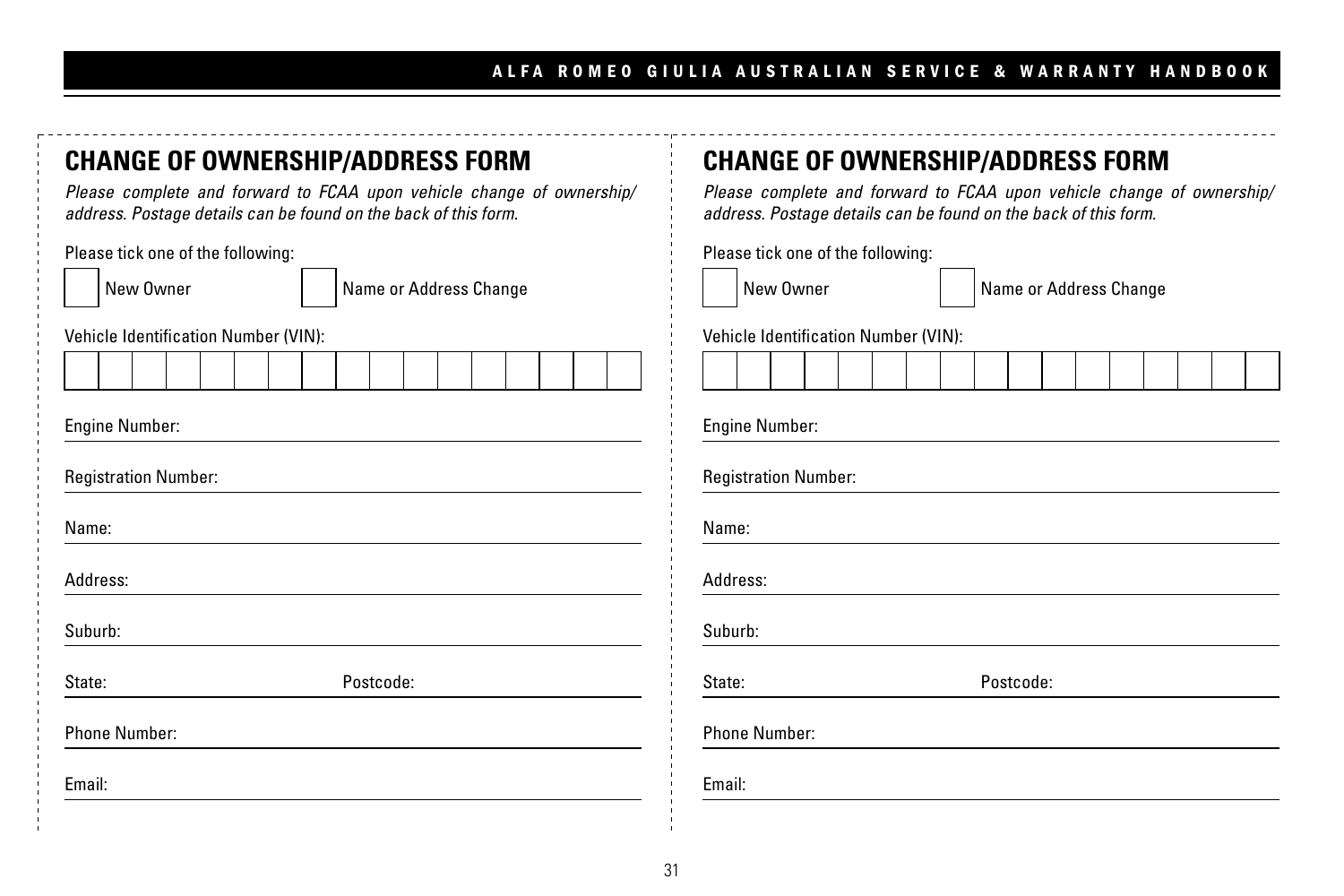#### **BY POST**

If your name or address has changed or you are the owner of this vehicle please complete the other side of this form and mail in a stamped envelope to the following address:

FCA Australia Pty Ltd PO BOX 23267 Docklands VIC 3008

Please provide proof of ownership if completing this form to register a change of ownership e.g., a receipt of purchase or a copy of the contract.

#### **BY EMAIL**

Alternatively, fill out the form provided, scan the completed form and send the form and proof of ownership where relevant to: aucustomercare@fcagroup.com

#### **FCAA PRIVACY POLICY**

At FCAA, we share your concern over privacy. Your personal information may be shared within FCAA, authorised dealers, authorised third parties and associated companies for administration of the warranty program, as permitted by law. You may elect to have no other communication with us, other than in relation to these warranty related issues and customer satisfaction measures.

However, we wish to maintain an on-going relationship with you, as a member of the FCAA family. This requires the use of the information provided to us, either directly or through our authorised dealer network. This information allows both your dealer, FCAA, associated companies and third party service providers to provide you with continuing support and assistance, and it helps us in the development of relevant marketing communications and special offers for your benefit. If you do not provide us with the information requested, we may not be able to notify you regarding certain product information or provide you with the benefits outlined above.

Simply check the box and sign below if you wish to receive future marketing communications, including updates, special offers and information on new models.

A full copy of the FCAA Privacy Policy may be obtained through your dealer, through an FCAA office or on our website www.fiatchrysler.com.au. You are entitled to access any information we have collected about you. Full details of this process are defined within our Privacy Policy. Put simply, all you have to do is notify FCAA of your request in writing marked to the attention of the Chief Security Officer at PO Box 23267, Docklands VIC 3008 or make the request via our website. The FCAA Privacy Policy also sets out how you can make a privacy related complaint, how that complaint will be dealt with and the extent to which your information may be disclosed to overseas recipients.

**YES,** I wish to receive future marketing communications, including updates, special offers and information on new models.

#### **BY POST**

If your name or address has changed or you are the owner of this vehicle please complete the other side of this form and mail in a stamped envelope to the following address:

FCA Australia Pty Ltd PO BOX 23267 Docklands VIC 3008

Please provide proof of ownership if completing this form to register a change of ownership e.g., a receipt of purchase or a copy of the contract.

#### **BY EMAIL**

Alternatively, fill out the form provided, scan the completed form and send the form and proof of ownership where relevant to: aucustomercare@fcagroup.com

#### **FCAA PRIVACY POLICY**

At FCAA, we share your concern over privacy. Your personal information may be shared within FCAA, authorised dealers, authorised third parties and associated companies for administration of the warranty program, as permitted by law. You may elect to have no other communication with us, other than in relation to these warranty related issues and customer satisfaction measures.

However, we wish to maintain an on-going relationship with you, as a member of the FCAA family. This requires the use of the information provided to us, either directly or through our authorised dealer network. This information allows both your dealer, FCAA, associated companies and third party service providers to provide you with continuing support and assistance, and it helps us in the development of relevant marketing communications and special offers for your benefit. If you do not provide us with the information requested, we may not be able to notify you regarding certain product information or provide you with the benefits outlined above.

Simply check the box and sign below if you wish to receive future marketing communications, including updates, special offers and information on new models.

A full copy of the FCAA Privacy Policy may be obtained through your dealer, through an FCAA office or on our website www.fiatchrysler.com.au. You are entitled to access any information we have collected about you. Full details of this process are defined within our Privacy Policy. Put simply, all you have to do is notify FCAA of your request in writing marked to the attention of the Chief Security Officer at PO Box 23267, Docklands VIC 3008 or make the request via our website. The FCAA Privacy Policy also sets out how you can make a privacy related complaint, how that complaint will be dealt with and the extent to which your information may be disclosed to overseas recipients.

**YES,** I wish to receive future marketing communications, including updates, special offers and information on new models.

32

SIGNED BY: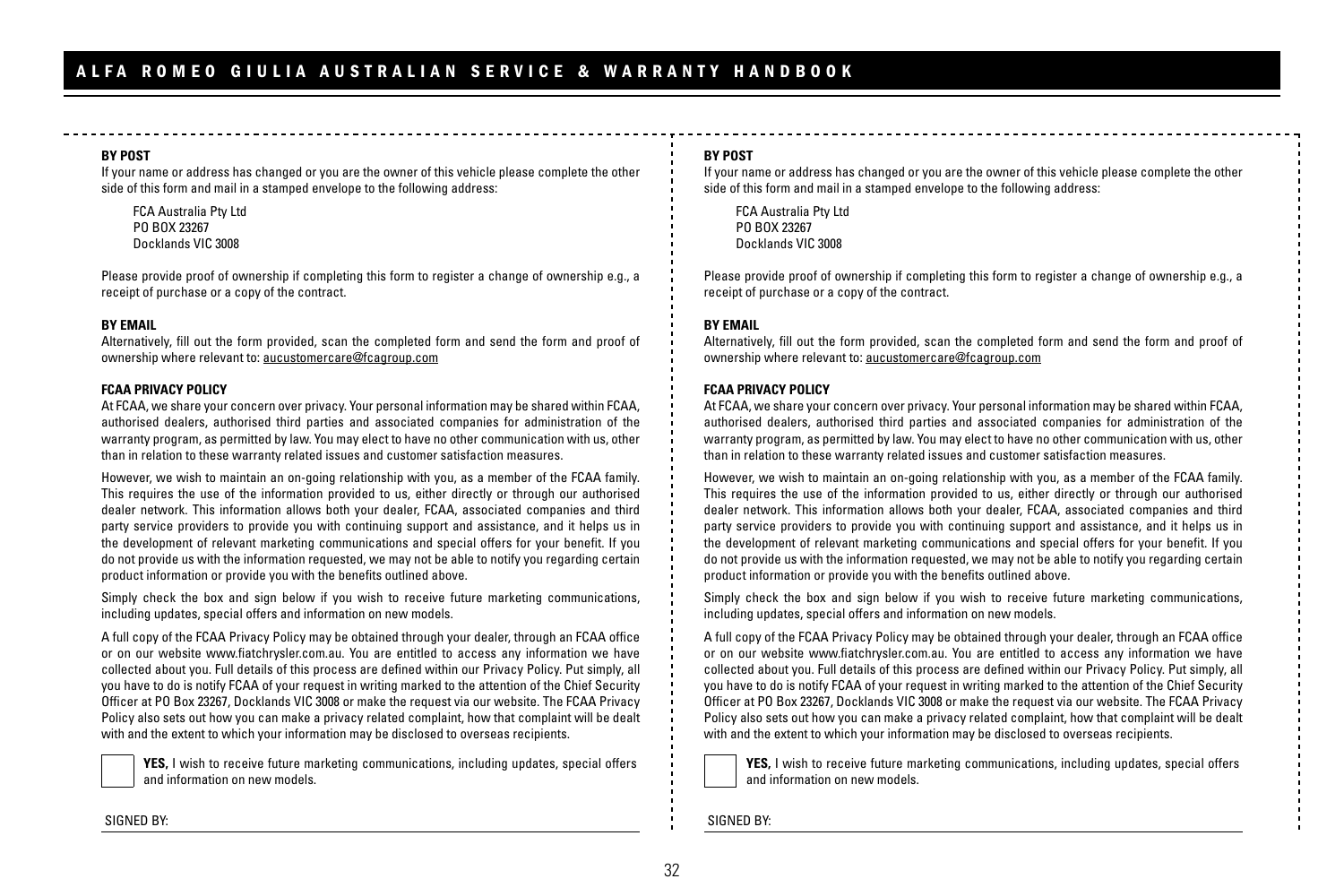| <b>CHANGE OF OWNERSHIP/ADDRESS FORM</b><br>Please complete and forward to FCAA upon vehicle change of ownership/<br>address. Postage details can be found on the back of this form. | <b>CHANGE OF OWNERSHIP/ADDRESS FORM</b><br>Please complete and forward to FCAA upon vehicle change of ownership,<br>address. Postage details can be found on the back of this form. |
|-------------------------------------------------------------------------------------------------------------------------------------------------------------------------------------|-------------------------------------------------------------------------------------------------------------------------------------------------------------------------------------|
| Please tick one of the following:<br>New Owner<br>Name or Address Change<br>Vehicle Identification Number (VIN):                                                                    | Please tick one of the following:<br>New Owner<br>Name or Address Change<br>Vehicle Identification Number (VIN):                                                                    |
|                                                                                                                                                                                     |                                                                                                                                                                                     |
| <b>Engine Number:</b>                                                                                                                                                               | <b>Engine Number:</b>                                                                                                                                                               |
| <b>Registration Number:</b>                                                                                                                                                         | <b>Registration Number:</b>                                                                                                                                                         |
| Name:                                                                                                                                                                               | Name:                                                                                                                                                                               |
| Address:                                                                                                                                                                            | Address:                                                                                                                                                                            |
| Suburb:                                                                                                                                                                             | Suburb:                                                                                                                                                                             |
| State:<br>Postcode:                                                                                                                                                                 | State:<br>Postcode:                                                                                                                                                                 |
| <b>Phone Number:</b>                                                                                                                                                                | <b>Phone Number:</b>                                                                                                                                                                |
| Email:                                                                                                                                                                              | Email:                                                                                                                                                                              |
|                                                                                                                                                                                     |                                                                                                                                                                                     |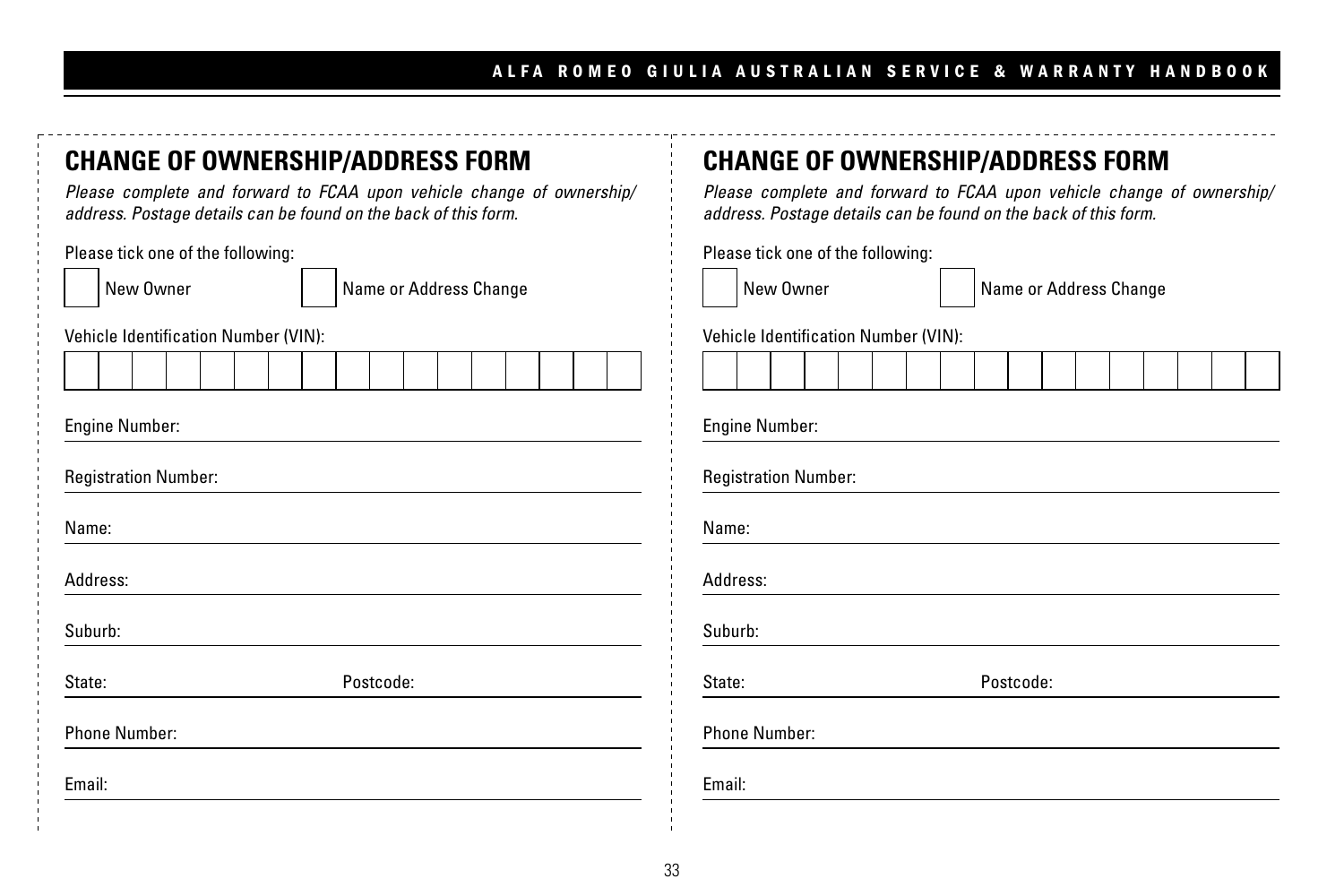#### **BY POST**

If your name or address has changed or you are the owner of this vehicle please complete the other side of this form and mail in a stamped envelope to the following address:

FCA Australia Pty Ltd PO BOX 23267 Docklands VIC 3008

Please provide proof of ownership if completing this form to register a change of ownership e.g., a receipt of purchase or a copy of the contract.

#### **BY EMAIL**

Alternatively, fill out the form provided, scan the completed form and send the form and proof of ownership where relevant to: aucustomercare@fcagroup.com

#### **FCAA PRIVACY POLICY**

At FCAA, we share your concern over privacy. Your personal information may be shared within FCAA, authorised dealers, authorised third parties and associated companies for administration of the warranty program, as permitted by law. You may elect to have no other communication with us, other than in relation to these warranty related issues and customer satisfaction measures.

However, we wish to maintain an on-going relationship with you, as a member of the FCAA family. This requires the use of the information provided to us, either directly or through our authorised dealer network. This information allows both your dealer, FCAA, associated companies and third party service providers to provide you with continuing support and assistance, and it helps us in the development of relevant marketing communications and special offers for your benefit. If you do not provide us with the information requested, we may not be able to notify you regarding certain product information or provide you with the benefits outlined above.

Simply check the box and sign below if you wish to receive future marketing communications, including updates, special offers and information on new models.

A full copy of the FCAA Privacy Policy may be obtained through your dealer, through an FCAA office or on our website www.fiatchrysler.com.au. You are entitled to access any information we have collected about you. Full details of this process are defined within our Privacy Policy. Put simply, all you have to do is notify FCAA of your request in writing marked to the attention of the Chief Security Officer at PO Box 23267, Docklands VIC 3008 or make the request via our website. The FCAA Privacy Policy also sets out how you can make a privacy related complaint, how that complaint will be dealt with and the extent to which your information may be disclosed to overseas recipients.

**YES,** I wish to receive future marketing communications, including updates, special offers and information on new models.

#### **BY POST**

If your name or address has changed or you are the owner of this vehicle please complete the other side of this form and mail in a stamped envelope to the following address:

FCA Australia Pty Ltd PO BOX 23267 Docklands VIC 3008

Please provide proof of ownership if completing this form to register a change of ownership e.g., a receipt of purchase or a copy of the contract.

#### **BY EMAIL**

Alternatively, fill out the form provided, scan the completed form and send the form and proof of ownership where relevant to: aucustomercare@fcagroup.com

#### **FCAA PRIVACY POLICY**

At FCAA, we share your concern over privacy. Your personal information may be shared within FCAA, authorised dealers, authorised third parties and associated companies for administration of the warranty program, as permitted by law. You may elect to have no other communication with us, other than in relation to these warranty related issues and customer satisfaction measures.

However, we wish to maintain an on-going relationship with you, as a member of the FCAA family. This requires the use of the information provided to us, either directly or through our authorised dealer network. This information allows both your dealer, FCAA, associated companies and third party service providers to provide you with continuing support and assistance, and it helps us in the development of relevant marketing communications and special offers for your benefit. If you do not provide us with the information requested, we may not be able to notify you regarding certain product information or provide you with the benefits outlined above.

Simply check the box and sign below if you wish to receive future marketing communications, including updates, special offers and information on new models.

A full copy of the FCAA Privacy Policy may be obtained through your dealer, through an FCAA office or on our website www.fiatchrysler.com.au. You are entitled to access any information we have collected about you. Full details of this process are defined within our Privacy Policy. Put simply, all you have to do is notify FCAA of your request in writing marked to the attention of the Chief Security Officer at PO Box 23267, Docklands VIC 3008 or make the request via our website. The FCAA Privacy Policy also sets out how you can make a privacy related complaint, how that complaint will be dealt with and the extent to which your information may be disclosed to overseas recipients.

**YES,** I wish to receive future marketing communications, including updates, special offers and information on new models.

SIGNED BY:

SIGNED BY: